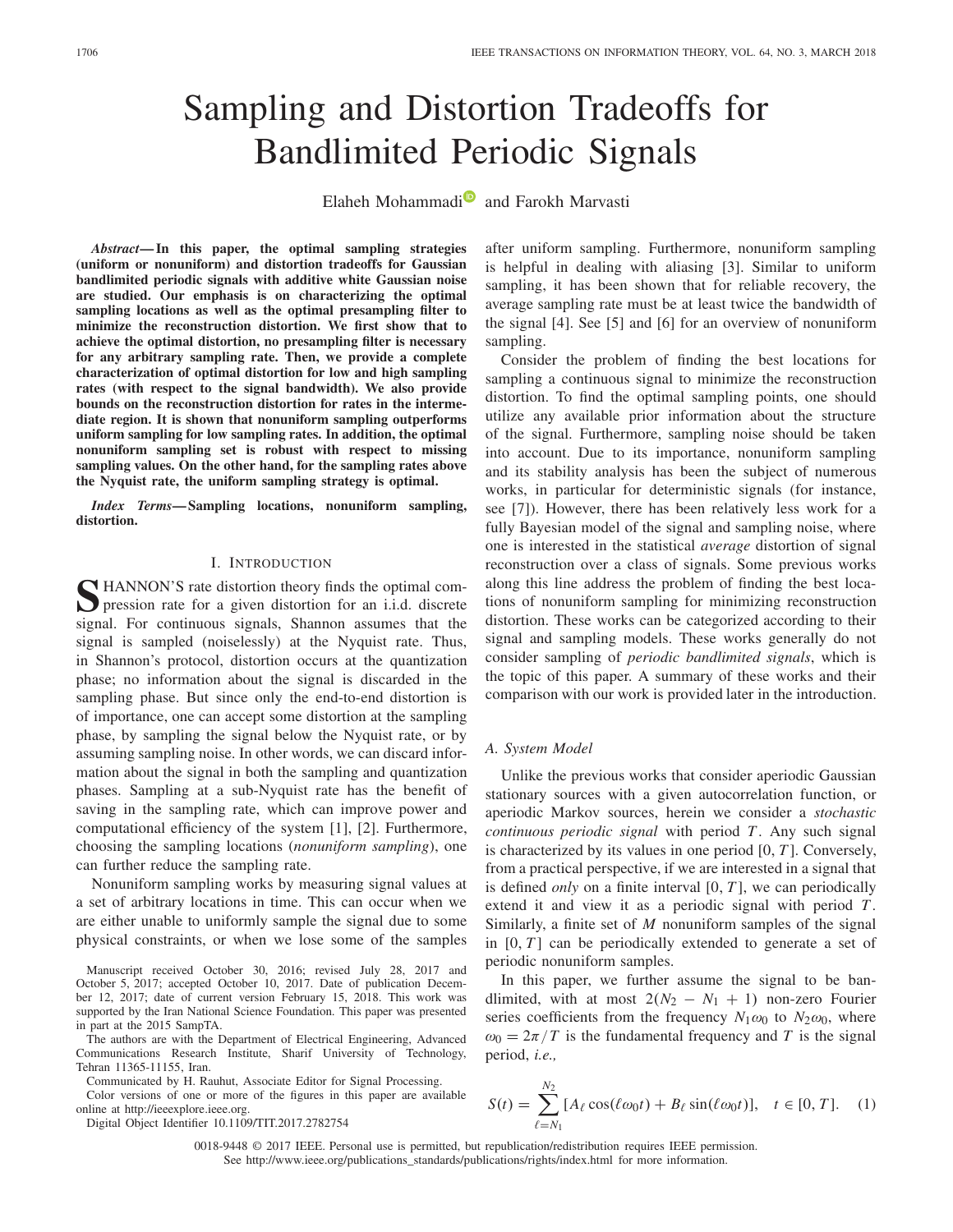There are  $2N \triangleq 2(N_2 - N_1 + 1)$  free variables  $A_\ell$  and  $B_\ell$ for  $\ell \in [N_1 : N_2]$ . To obtain information about the signal, we can assume that all of the samples are taken at time instances  $t_i$  in the interval  $[0, T]$ . A noiseless sample at time  $t_i \in [0, T]$ ,  $S(t_i)$  is a linear equation of coefficients  $A_\ell$  and *B*<sub> $\ell$ </sub> for  $\ell \in [N_1 : N_2]$ . The 2*N* free variables  $A_{\ell}$  and  $B_{\ell}$  can be uniquely reconstructed from  $M = 2N$  linearly independent equations. But we consider taking *M* noisy samples  $S(t_i) + Z_i$ (at time instances  $t_i$  that we choose) with sampling noise  $Z_i$ . The sampling noise can model quantization noise of an A/D convertor, or the noise incurred by transmitting the samples to a fusion center over a communication channel. Perfect reconstruction from noisy samples is not in general feasible, and distortion is inevitable. To minimize the distortion given a maximum number of *M* samples, we optimize over sampling locations *ti* as well as a pre-sampling filter that we consider in our model. See Fig. 1 for a description of our problem.

The Fourier series coefficients  $(A_\ell$  and  $B_\ell$  for  $\ell \in [N_1 : N_2]$  and the sampling noise  $Z_i$  are all assumed to be normal random variables.<sup>1</sup> Therefore, both the input signal  $S(t)$  and its reconstruction  $\hat{S}(t)$  are random signals, and the reconstruction distortion

Sampling Distortion = 
$$
\frac{1}{T} \int_0^T |S(t) - \hat{S}(t)|^2 dt,
$$

is also a random variable. We wish to minimize the Sampling Distortion, which is a random variable. To minimize the values that a random variable may take, besides minimizing its mean, we also wish to quantify how far the distribution of the random variable is spread out around its mean. The literature in sampling theory only looks at minimizing the *expected value* of the Sampling Distortion. However, we are considering *variance* of the Sampling Distortion as a measure of the *degree of concentration* of the Sampling Distortion around its mean (as variance is a measure of how far random realizations are spread out from their mean). One of the contributions of this paper is to raise the possibility that minimizing the expected value of error may potentially increase its variance. In such cases, just minimizing MMSE may not be practically appealing if it leads to large error variance.<sup>2</sup>

Herein, we consider minimizing both the expected value and variance of the Sampling Distortion, by choosing the best sampling points and the pre-sampling filter. We denote the minimum of the expected value and variance of the Sampling Distortion by  $D_{\min}$  and  $V_{\min}$ , respectively. A small Dmin guarantees a good *average* performance over all instances of the random signal, while a small  $V_{\text{min}}$  guarantees that with high probability, we are close to the promised average distortion for a given random signal (see also Appendix A). In essence, our goal is to find the tradeoffs between the number of samples, *M*, the pre-sampling filter, the variance of noise,  $\sigma^2$ , and the optimal expected value and variance of distortion,  $D_{\min}$  and  $V_{\min}$ .

# *B. Overview of Main Results*

To state the main results, let us make the following definitions based on the signal description given in equation (1):

- We call  $(N_2 N_1 + 1) f_0 = N f_0$  the *signal bandwidth* (of the bandlimited signal), where  $f_0 = 1/T$ .
- We call 2*N*<sup>2</sup> *f*<sup>0</sup> the *Nyquist rate* (twice the maximum frequency of the signal).
- We call  $M/T = M f_0$  the *sampling rate*. It is the number of total samples in a period  $[0, T]$ , divided by period length *T* . If we periodically extend the *M* samples (periodic nonuniform sampling), *M*/*T* will be the number of samples taken per unit time, hence called the sampling rate.

We provide tight results or bounds on the tradeoffs among various parameters such as distortion, sampling rate and sampling noise. We first show that to achieve the optimal average and variance of distortion, no pre-sampling filter is necessary for any arbitrary number of samples *M*. Next, when the sampling rate  $M f_0$  is below the signal bandwidth  $N f_0$ , *i.e.*,  $M \leq N$ , we find the optimal average and variance of distortion, denoted by  $D_{\text{min}}$  and  $V_{\text{min}}$ , respectively. Interestingly, we show that the minima of both  $D_{\min}$  and  $V_{\min}$  are obtained at the same sampling locations. Minimum occurs if we sample at any arbitrary subset of size *M* of  $\{0, T/N, 2T/N, 3T/N, \cdots, (N-1)T/N\}.$ If *M* < *N*, this forms a *nonuniform sampling* set. It is worth to note that the sampling locations only depend on the bandwidth of the signal; they are optimal for all values of the noise variance  $\sigma^2$  and  $N_1$ . Moreover, the sampling points are robust with respect to missing samples. Note that the optimal sampling points are any arbitrary *M* points from the set  $\{0, T/N, 2T/N, 3T/N, \cdots, (N-1)T/N\}$ . Thus, if we sample at these positions and we miss some samples, *i.e.,* getting *M* < *M* samples instead of *M* samples, the set of  $M'$  sampling points is still a subset of {0, *T*/*N*, 2*T*/*N*, 3*T*/*N*,··· , (*N*−1)*T*/*N*}, and hence optimal. Finally, complete characterization of distortion in terms of *M* and  $\sigma^2$ , allows us to answer the question of whether it is better to collect a few accurate samples from a signal, or collect many inaccurate samples from the same signal (a problem related to selecting an appropriate  $\Sigma \Delta$  modulator).

For sampling rates  $M f_0$  above the signal bandwidth  $N f_0$ , we provide lower and upper bounds that are shown to be tight in some cases. When  $N f_0 < M f_0 \le 2N f_0$ , we find the optimal average distortion when *N* divides  $2N_1 - 1$ , *i.e.*,  $N|2N_1 - 1$ , using a non-uniform set of sampling locations. In addition, if the sampling rate  $M f_0$  is above the Nyquist rate  $2N_2 f_0$ , *i.e.,*  $M > 2N_2$ , the uniform sampling is shown to be optimal under certain constraints. Whenever we find  $D_{min}$  and  $V_{min}$ explicitly, the minima are achieved simultaneously at the same optimal sampling points.

<sup>&</sup>lt;sup>1</sup>We can relax the Gaussian assumption and instead say that we are studying the minimization of the *linear MMSE* in this paper. For Gaussian distributions, MMSE and linear MMSE are identical. Also observe that the statistical bandpass assumption may be a good model for voiced speech, audio signals, and fading channel estimation for OFDM (having an almost periodic impulse response).

 $2\overline{1}$ It is possible to conceive other measures that quantify the degree of concentration of reconstruction error around its mean via for instance higher order statistics (or other functions of the pdf). However, the focus of our work is to pick the common measure of variance to make the point about the importance of just minimizing the expected value of error vs. also looking at its concentration around mean.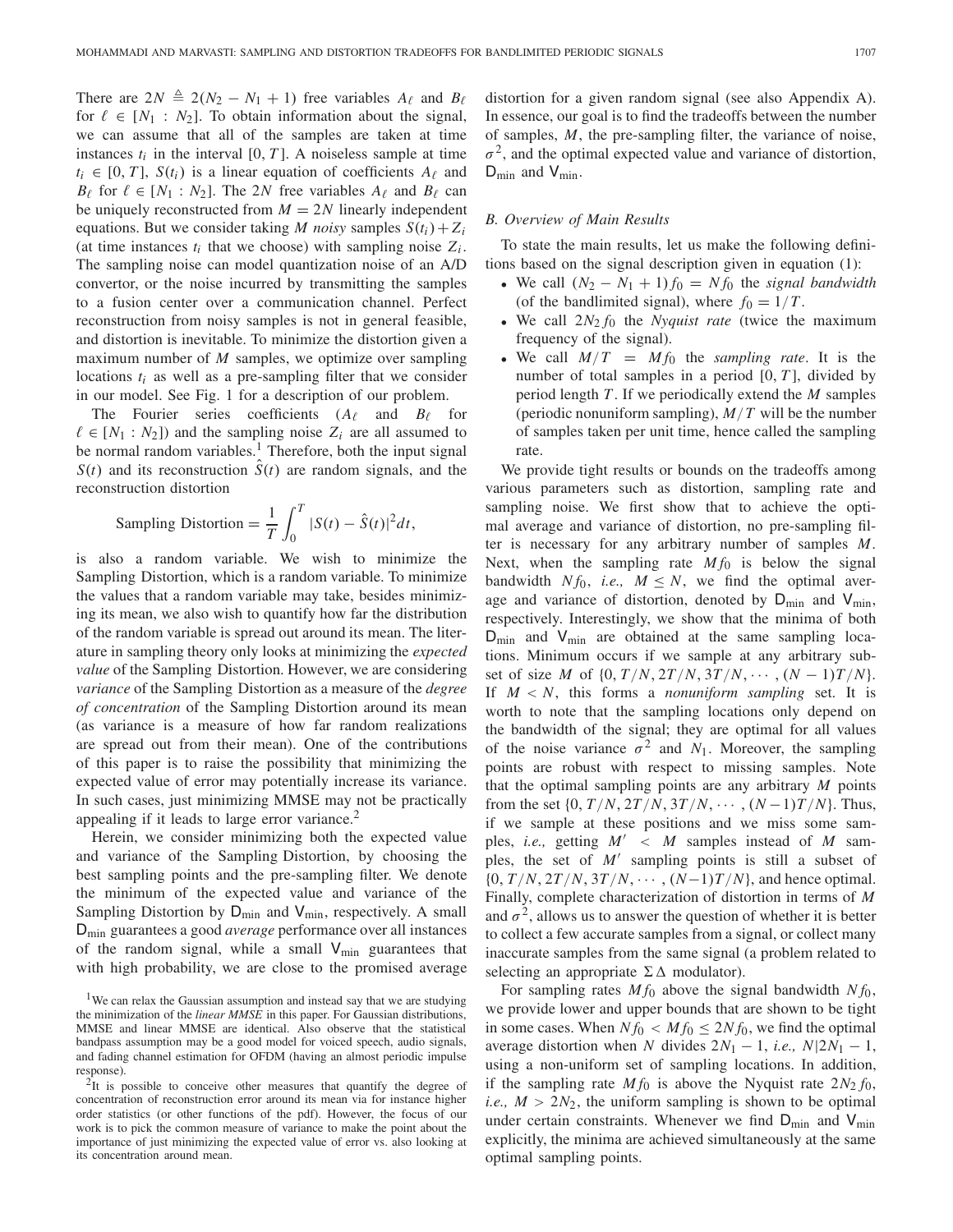## *C. Proof Technique*

Due to the assumption of Gaussian distribution on the signal coefficients  $A_{\ell}$  and  $B_{\ell}$ , minimizing the MMSE of the signal reduces to minimizing the linear MMSE (LMMSE). LMMSE can be expressed as a linear algebra optimization problem over matrices. However, this is a non-linear optimization problem because the coordinates of the matrices include sine and cosine functions of the sampling locations *ti* (the variables we are optimizing over are sampling locations  $t_i$ ). Sine and cosine functions are nonlinear, albeit structured, functions; their structure can be exploited to solve the optimization problem. A key tool that we repeatedly exploit is an inequality in *majorization theory* that relates trace of a function of a matrix to the diagonal entries of the matrix (see [8, Ch. 2] for an overview of majorization theory).

## *D. Related Works*

As mentioned above, the signal model considered in previous works differs from our model. Nonetheless, we remark on similarities and differences among the conclusions of our work and the other papers. Sugiyama and Ogawa [9] consider the problem of learning of a function from its noisy samples. The function is assumed to be a low-pass *deterministic* signal (which differs from our assumption of a band-pass *random* signal with random Fourier coefficients). It is also assumed that the sampling rate is high so that when there is no sampling noise, there are enough equations for perfect reconstruction. This constraint narrows down the paper to the high sampling case. They ask for the optimal sampling locations and show that uniform sampling is optimal at high sampling rates. Even though the setup of [9] is different from ours but [9] also shows the optimality of uniform sampling for high rates.

A number of papers consider the reconstruction distortion of a *stationary process* from its noisy samples under the uniform sampling strategy. Reconstruction of a *lowpass* stationary process from its uniform samples was expressed in an early work [10] in terms of the samples of the auto-correlation function of the process. The same paper assumes no sampling noise, and shows that uniform sampling is sufficient above the Nyquist rate for perfect signal reconstruction. Assuming noisy uniform samples, optimal pre-sampling filter and the corresponding distortion has been found in [11]–[13] via different proof techniques.

Reconstruction distortion from noisy nonuniform samples has also been considered in the literature. Wu and Sun [14] consider a *stationary Gaussian signal model* with autocorrelation function  $R(\tau) = \rho^{|\tau|}$ . They adopt a non-adaptive sampling strategy and show that amongst all nonuniform sampling strategies, uniform sampling is optimal to minimize the average sampling distortion. This is in contrast with our results on the benefit of nonuniform sampling in the low sampling rate region. However, it relates to our result in the high sampling region where uniform sampling strategy is optimal. Thus, optimality of uniform sampling strategy depends on the class of stochastic signals one considers. Feizi *et al.* [1] assume a *first order Markov* signal. They consider an *adaptive sampling* method, wherein the location of the next sample is chosen

based on the previous sampling locations and values. The paper employs dynamic programming and greedy techniques to solve this problem. This paper shows that adaptive nonuniform sampling outperforms uniform sampling. Finally, there are some papers such as [15]–[17] that consider specialized signal models (e.g. based on differential equations) to study sampling of a variable of interest in a given practical application. There are also less related works (such as [18]–[20]) that discuss the tradeoffs between sampling rate and reconstruction distortion in the context of quantization or compressed sensing.

## *E. Organization of the Paper*

In Section II, the problem is formally defined. In Section III, the main results of the paper are presented; the proofs are relegated to Appendix B. In Section IV the problem formulation in matrix form as well as an overview of the proof techniques are given. In Section V, some remarks and extensions of our results are stated. Finally the proofs and technical details are given in the appendices.

# II. PROBLEM DEFINITION

We consider a continuous bandlimited periodic signal defined as follows:

$$
S(t) = \sum_{\ell=N_1}^{N_2} [A_{\ell} \cos(\ell \omega_0 t) + B_{\ell} \sin(\ell \omega_0 t)], \quad t \in [0, T] \quad (2)
$$

where  $\omega_0 = 2\pi/T$  is the fundamental frequency. The summation is from  $\ell = N_1$  to  $N_2$ , indicating that the signal is bandlimited. We assume that  $A_\ell$  and  $B_\ell$  for  $N_1 \leq \ell \leq N_2$ are mutually independent Gaussian r.v.s, distributed according to  $\mathcal{N}(0, \mathsf{p})$  for some  $\mathsf{p} > 0.3$  Thus, the signal power is Np, where  $N = N_2 - N_1 + 1$ .

Our model is depicted in Figure 1. The signal  $S(t)$ , given in (2), is passed through a pre-sampling filter,  $H(\omega)$ , to produce  $S(t)$ . The signal  $S(t)$  is sampled at time instances  $t_1, t_2, \dots, t_M$ , where  $t_i \in [0, T)$ . These samples are then corrupted by  $Z(t)$ , an i.i.d. zero-mean Gaussian noise  $\mathcal{N}(0, \sigma^2)$ . Thus, our observations are  $Y_i = \tilde{S}(t_i) + Z_i, i = 1, 2, \dots, M$ . An estimator uses the noisy samples  $(Y_1, Y_2, \dots, Y_M)$  to reconstruct the original signal, denoted by  $\hat{S}(t)$ . The incurred sampling distortion given by MMSE criterion is equal to

Sampling Distortion 
$$
=\frac{1}{T} \int_0^T |\hat{S}(t) - S(t)|^2 dt
$$
.

This distortion is a random variable. Our goal is to compute the minima of the expected value and variance of this random variable, *i.e.,* to minimize

$$
\mathsf{D} = \mathbb{E}\left\{\frac{1}{T}\int_0^T |\hat{S}(t) - S(t)|^2 dt\right\},\tag{3}
$$

$$
\mathsf{V} = \mathsf{Var}\left\{\frac{1}{T}\int_0^T |\hat{S}(t) - S(t)|^2 dt\right\}.
$$
 (4)

<sup>3</sup>Observe that the term  $A_\ell \cos(\ell \omega_0 t) + B_\ell \sin(\ell \omega_0 t)$  can be expressed as  $C_{\ell}$  cos( $\ell \omega_0 t + \phi_{\ell}$ ), where  $C_{\ell} = \sqrt{A_{\ell}^2 + B_{\ell}^2}$ . Since  $A_{\ell}$  and  $B_{\ell}$  are mutually independent Gaussian r.v.s with the same variance,  $C_f$  has a Rayleigh distribution with zero mean, and  $\phi_{\ell}$  has a uniform distribution. Furthermore,  $C_{\ell}$ and  $\phi_{\ell}$  are mutually independent. Hence, the signal is wide-sense stationary. Since the r.v.s are jointly Gaussian, it is also strict-sense stationary.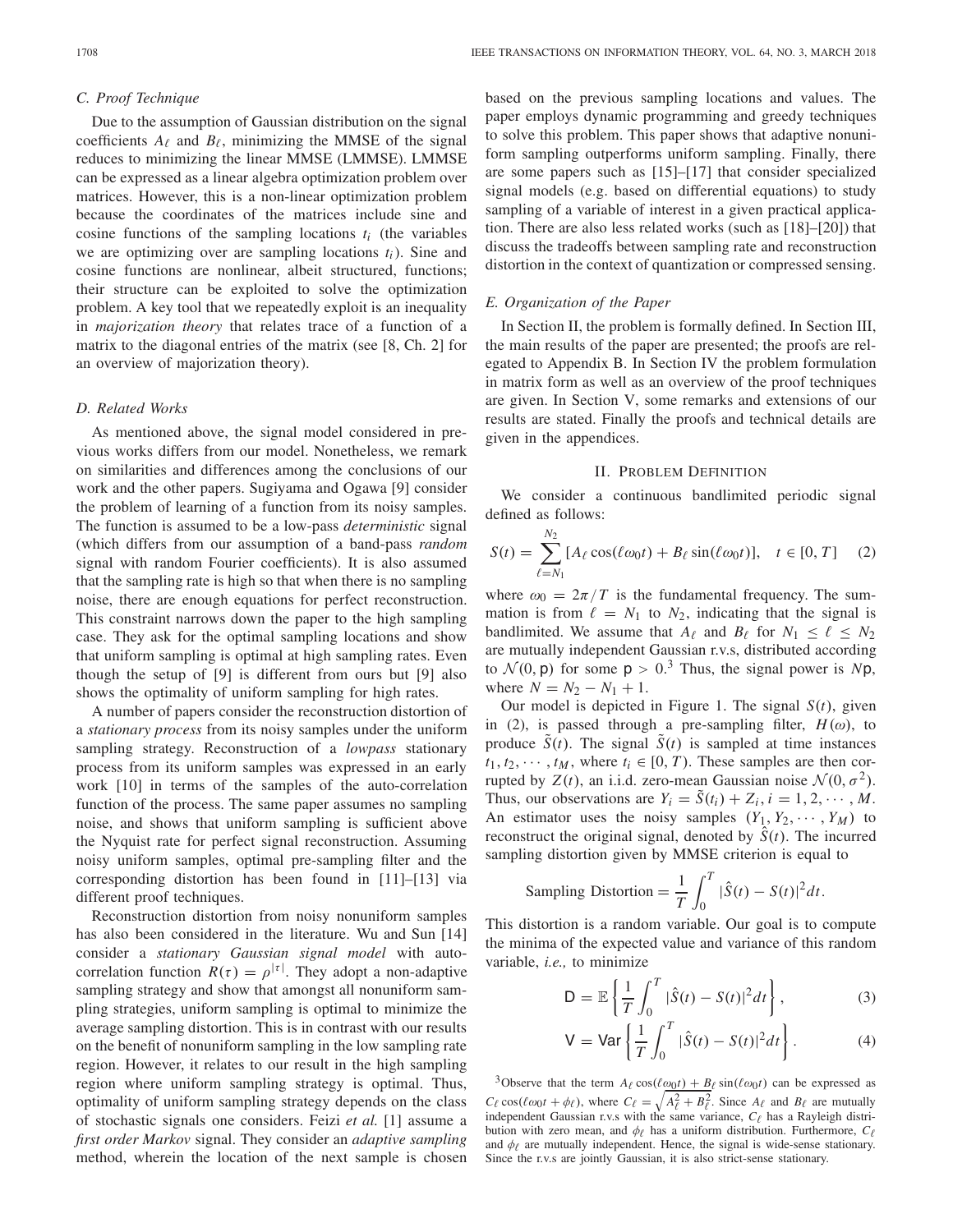

Fig. 1. Sampling-Distortion Model. The signal  $S(t)$  is passed through the pre-sampling filter. The output  $\tilde{S}(t)$  is sampled at times  $t_1, t_2, \dots, t_M$ . A noise *Z* is added to the signal at the time of sampling. The noisy observations are then used to recover the signal.

We are free to choose  $H(\omega)$  and sampling locations  $t_i$ ,  $i \in$  $\{1, 2, \dots, M\}$ . Therefore, the optimal average and variance of distortion are defined as follows:

$$
\mathsf{D}_{\min} = \min_{H(\cdot), t_1, t_2, t_3, \cdots, t_M} \mathbb{E}\left\{\frac{1}{T} \int_0^T |\hat{S}(t) - S(t)|^2 dt\right\},\tag{5}
$$

$$
V_{\min} = \min_{H(\cdot), t_1, t_2, t_3, \cdots, t_M} \text{Var}\left\{\frac{1}{T} \int_0^T |\hat{S}(t) - S(t)|^2 dt\right\},\tag{6}
$$

where the minimization is taken over the sampling locations and the pre-sampling filter.

We assume that  $H(\omega)$  is a real LTI filter such that

$$
|H(\ell\omega_0)|^2 \le 1 \quad \text{for all} \quad N_1 \le \ell \le N_2,\tag{7}
$$

meaning that the frequency gain of the filter is at most one; in other words, we assume that the filter is passive and hence cannot increase the signal energy in each frequency. In particular, all-pass filters  $|H(\omega)| = 1$  satisfy this assumption.<sup>4</sup>

#### III. MAIN RESULTS

In this section, we first claim that no pre-sampling filter is necessary to achieve the optimal distortion, and then state our results on the optimal choices of the sampling locations. Presampling filter can be potentially useful because it allows one to remove some of the frequency components at the beginning, and thereby enable the sampler to recover the remaining components with a lower estimation error. The total error will be equal to the variance of the filtered components, plus the estimation error of the unfiltered components. It turns out that such a strategy cannot outperform the naive strategy of not using any filter at all. Our first result states this fact:

*Theorem 1: Consider the class of passive pre-sampling filters,* i.e., *real filters H*(ω) *satisfying*

$$
|H(\ell\omega_0)|^2 \le 1 \quad \text{for all} \quad N_1 \le \ell \le N_2. \tag{8}
$$

*Then, the average and variance of the distortion are minimized by the identity filter*  $H(\omega) = 1$  *for all*  $\omega$  *(which is equivalent with not using any pre-sampling filter).*

The above theorem implies that not using any pre-sampling filter is optimal. In particular, a pre-sampling filter that reduces the signal bandwidth to *half* the sampling rate (an antialiasing filter) is suboptimal. In Section V-A, we discuss this sub-optimality in more details. Besides this section, in the

subsequent parts of the paper we mainly avoid discussion of the pre-sampling filter.

In the following, we state two general lower bounds on the average and variance of distortion and then, using these lower bounds, we provide the main results of the paper. Note that  $SNR = Np/\sigma^2$ , and  $N = N_2 - N_1 + 1$  which is proportional to the bandwidth of the signal (which is  $N f_0$ ). Remember that *M* is the number of noisy samples which is proportional to the sampling rate (defined as  $M f_0$ ). The proofs of the main results are given in Appendix B. We did not provide the formal proofs below the statement of the theorems because we first need to represent the problem in a matrix form, as given in Section IV-A and Appendix B-A.

## *A. Lower Bound 1 on Distortion*

We begin by providing our first lower bounds on  $D_{\min}$ and  $V_{\text{min}}$ :

*Lemma 1 (Lower Bound 1): For any noise variance*  $\sigma > 0$ , *the following lower bounds hold on the minima of the average and variance of the reconstruction distortion for any values of M, N and SNR:* 

$$
\frac{\mathsf{D}_{\min}}{\mathsf{p}} \ge \frac{1}{2} \left( 2N - M + \frac{M}{1 + SNR} \right),
$$
  

$$
\frac{\mathsf{V}_{\min}}{\mathsf{p}^2} \ge 2N - M + \frac{M}{(1 + SNR)^2}.
$$

*Furthermore, the above inequalities hold with equality for given values of M and N, if one can find a set of M distinct sampling times*  $\{t_1, t_2, \ldots, t_M\}$  *such that for any i*  $\neq$  *j, time instances ti and tj satisfy at least one of the following two equations:*

$$
|t_i - t_j| = T \frac{m_1}{N}, \text{ for some natural number } m_1,
$$
 (9)  

$$
|t_i - t_j| = T \frac{2m_2 - 1}{2(N_1 + N_2)}, \text{ for some natural number } m_2.
$$
 (10)

Observe that when  $M \leq N$ , if we choose  $t_i = i T/N$  for  $i = 1, 2, \dots, M$ , then  $|t_i - t_j| = |i - j|T/N$  is an integer multiple of  $T/N$ . Hence, the above condition can be satisfied for any  $M \leq N$ . On the other hand, this condition cannot hold if  $M > 2(N_1 + N_2)$ . This is because any set of distinct points  $t_1, t_2, \ldots, t_M \in [0, T]$  will have two points whose difference  $|t_i - t_j|$  is less than or equal to *T*/*M*. Since *M* > 2(*N*<sub>1</sub> + *N*<sub>2</sub>),  $|t_i - t_j|$  cannot be an integer multiple of  $T/N$  or  $T/(2(N_1 +$ *N*2)).

See Appendix B-C for a proof.

The above observation leads to the following theorem for  $M \leq N$ :

<sup>&</sup>lt;sup>4</sup>The reason for introducing this assumption is that we can always normalize the power gain of the filter by scaling the sampling noise power. More specifically, replacing some given  $H(\omega)$  with  $\alpha H(\omega)$  for some  $\alpha$ , changes  $S(t_i)$  to  $\alpha S(t_i)$ . Hence,  $Y_i = S(t_i) + Z_i$  would change to  $Y_i = \alpha S(t_i) + Z_i$ . But reconstruction from  $Y_i$ ,  $(i = 1, 2, ..., M)$  yields the same distortion as the reconstruction from  $Y_i/\alpha$ , which is equivalent to dividing the noise power by α.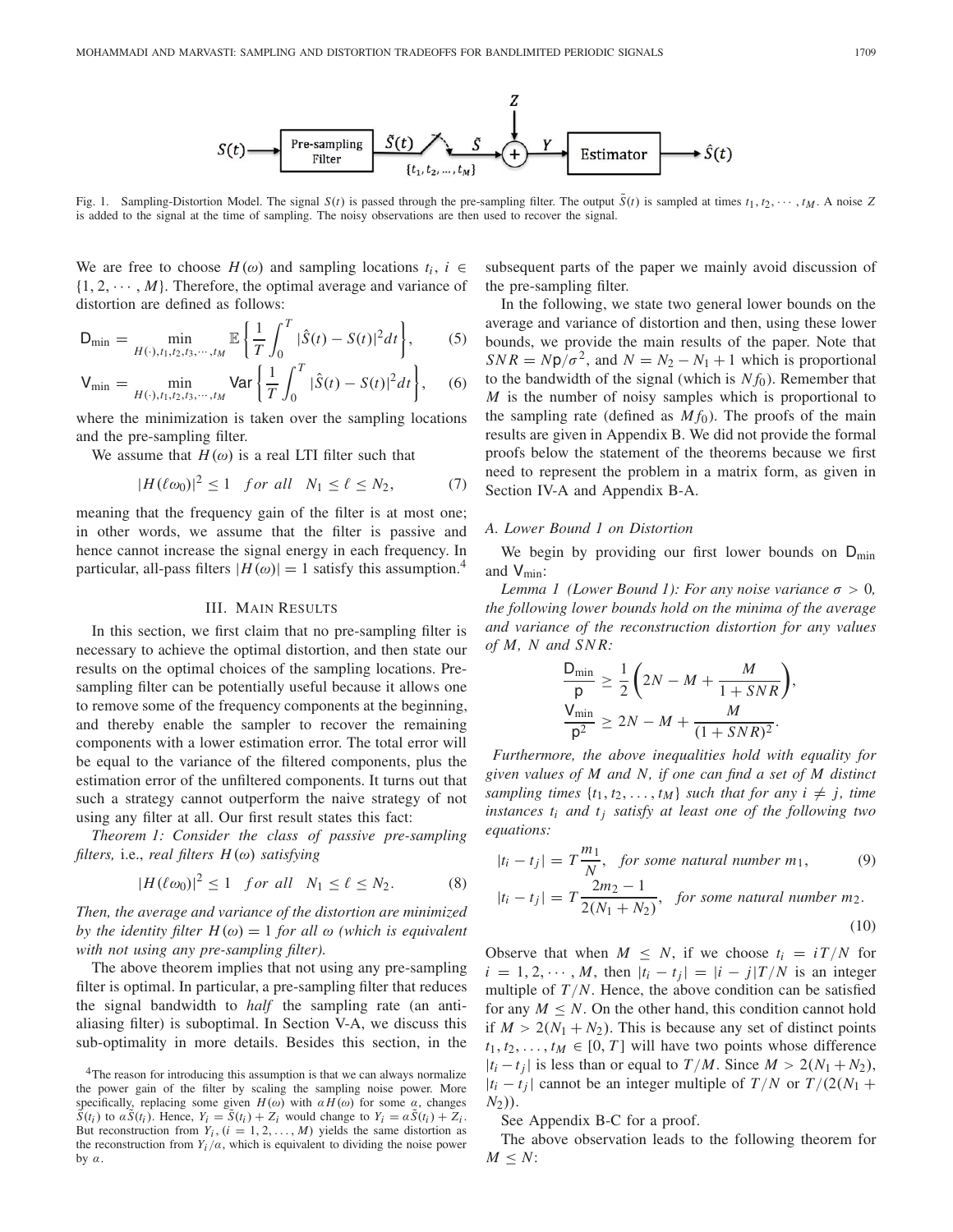*Theorem 2: For M* ≤ *N, the optimal average and variance of distortion are*

$$
\frac{\mathsf{D}_{\min}}{\mathsf{p}} = \frac{1}{2} \left( 2N - M + \frac{M}{1 + SNR} \right),\tag{11}
$$

$$
\frac{V_{\min}}{p^2} = 2N - M + \frac{M}{(1 + SNR)^2}.
$$
 (12)

*Both the minimal average and variance of the distortion are obtained by choosing M distinct time instances arbitrarily from the following set of N samples* <sup>5</sup>

$$
\{0, \frac{1}{N}T, \frac{2}{N}T, \frac{3}{N}T, \cdots, \frac{N-1}{N}T\}.
$$

*The optimal interpolation formula for this set of sampling points is given by*

$$
\hat{S}(t) = \frac{p}{Np + \sigma^2} \sum_{i=1}^{M} \sum_{\ell=N_1}^{N_2} \cos(\ell \omega_0 (t - t_i)) Y_i,
$$
  
= 
$$
\frac{p}{Np + \sigma^2} \sum_{i=1}^{M} \cos(\frac{\omega_0}{2} (t - t_i)) \frac{\sin(\frac{N\omega_0}{2} (t - t_i))}{\sin(\frac{\omega_0}{2} (t - t_i))} Y_i,
$$
(13)

*where*  $Y_i$  *is the noisy sample of the signal at t = t<sub>i</sub>.* 

See Appendix B-D for a proof. To understand the meaning of (11), observe that for fixed values of  $p$  and  $\sigma$ , the minimum distortion is linear in *M*. But it is not linear in *N* (as SNR in the denominator is  $Np/\sigma^2$ , except when *SNR* goes to infinity. In the case of noiseless samples,  $\sigma = 0$ , the SNR will be infinity and the minimal distortion will be

$$
\frac{\mathsf{p}}{2}(2N-M).
$$

To intuitively understand this equation, observe that there are 2*N* free variables and we can recover *M* of them using the samples. Therefore, we will have  $2N - M$  free variables, giving a total distortion of  $(2N - M)p/2$  as the power of each sinusoidal function is p/2. Moreover, the maximum distortion is  $2N(p/2)$ , which is obtained when  $\sigma = \infty$  (*SNR* = 0) or  $M = 0$ . Finally, observe that when *SNR* is large,

$$
\mathsf{D}_{\min} \approx \frac{\mathsf{p}}{2} \left( 2N - M + \frac{M}{SNR} \right) = \frac{\mathsf{p}}{2} (2N - M) + \frac{M\sigma^2}{2N}
$$

which is linear in both p and  $\sigma^2$ . Observe that D<sub>min</sub> is increasing in both **p** and  $\sigma^2$ , since  $2N - M \ge 0$  for  $M \le N$ . Furthermore,  $(2N-M)/2 \ge M/(2N)$  when  $M \le N$ , implying that the coefficient of **p** is greater than or equal to that of  $\sigma^2$ . Figure 2 depicts  $D_{\text{min}}$  as a function of p,  $\sigma^2$ , *M* and *N*.

In the statement of Theorem 2, one possible optimal sampling set was given. Next, we consider the question of whether other optimal sampling sets exist for  $M \leq N$ :

*Proposition 1: If*  $M \leq N$ *, and N does not divide*  $2N_1 - 1$ *, then a given set of sampling times*  $(t_1, t_2, \dots, t_M)$  *is optimal*  only if *there exists some constant* τ < *T*/*N such that for at least*  $M - 1$  *of the sampling points t<sub>i</sub> we have* 

$$
t_i \in \{\tau, \tau + \frac{1}{N}T, \tau + \frac{2}{N}T, \tau + \frac{3}{N}T, \cdots, \tau + \frac{N-1}{N}T\}.
$$

See Appendix B-E for a proof.

#### *B. Lower Bound 2 on Distortion*

In the next lemma, alternative lower bounds on  $D_{\text{min}}$  and  $V_{\text{min}}$  are given, which are tighter than the ones given in Lemma 1 for  $M > 2N$ .

*Lemma 2 (Lower Bound 2): For any*  $\sigma > 0$ *, the following lower bounds hold for all values of M*, *N and SN R:*

$$
\mathsf{D}_{\min} \ge \frac{N\mathsf{p}}{1 + \frac{M}{2N} SNR},\tag{14}
$$

$$
\mathsf{V}_{\min} \ge \frac{2Np^2}{(1 + \frac{M}{2N}SNR)^2}.\tag{15}
$$

*Furthermore, the above inequalities hold with equality for given values of M and N, if one can find a set of M distinct sampling times*  $\{t_1, t_2, \ldots, t_M\}$  *such that* 

$$
\sum_{i=1}^{M} e^{j2\pi k \frac{t_i}{T}} = 0 \quad \text{for } k \in \{1, 2, \cdots, N-1\}
$$

$$
\times \cup \{2N_1, 2N_1 + 1, \cdots, 2N_2\}. \tag{16}
$$

See Appendix B-F for a proof.

As an example, consider  $M > 2N_2$  and uniform samples  $t_i = (i - 1)(T/M)$  for  $i = 1, \ldots, M$ . Then, using geometric series calculus, we have

$$
\sum_{i=1}^{M} e^{j2\pi k \frac{i-1}{M}} = \frac{e^{j2\pi k \frac{M}{M}} - 1}{e^{j2\pi k \frac{1}{M}} - 1} = 0
$$

for any natural number  $1 \leq k \leq M - 1$ . This shows that the bounds given above are tight via uniform sampling if  $M > 2N_2$ .

The above observation leads to the following theorem for  $M > 2N$ :

*Theorem 3: The following lower bounds on optimal average and variance of distortion hold:*

$$
\frac{\mathsf{D}_{\min}}{\mathsf{p}} \ge \frac{N}{1 + \frac{M}{2N} SNR},\tag{17}
$$

$$
\frac{V_{\min}}{p^2} \ge \frac{2N}{(1 + \frac{M}{2N} SNR)^2}.
$$
 (18)

*Furthermore, for M > 2N, uniform sampling, i.e.,*  $t_i = iT/M$  $(i = 1, 2, \dots, M)$  is an optimal sampling strategy if no mul*tiple of M can be found in the set*  $\{2N_1, 2N_1 + 1, \cdots, 2N_2\}$ . *In particular, uniform sampling is optimal when*  $M > 2N_2$ *. Also the reconstruction formula for the optimal set of sampling points is given by*

$$
\hat{S}(t) = \frac{p}{\frac{M}{2}p + \sigma^2} \sum_{i=1}^{M} \sum_{\ell=N_1}^{N_2} \cos(\ell \omega_0 (t - t_i)) Y_i,
$$
  
= 
$$
\frac{p}{Np + \sigma^2} \sum_{i=1}^{M} \cos(\frac{\omega_0}{2} (t - t_i)) \frac{\sin(\frac{N\omega_0}{2} (t - t_i))}{\sin(\frac{\omega_0}{2} (t - t_i))} Y_i,
$$
 (19)

*where*  $Y_i$  *is the noisy sample of the signal at t = t<sub>i</sub>.* 

<sup>5</sup>Observe that these points are uniform sampling points with increment *T*/*N*; they are not uniform sampling points corresponding to *M* samples, unless  $M = N$ . Uniform sampling for *M* points takes the samples at times  $\{0, \frac{1}{M}T, \frac{2}{M}T, \frac{3}{M}T, \cdots, \frac{M-1}{M}T\}$ .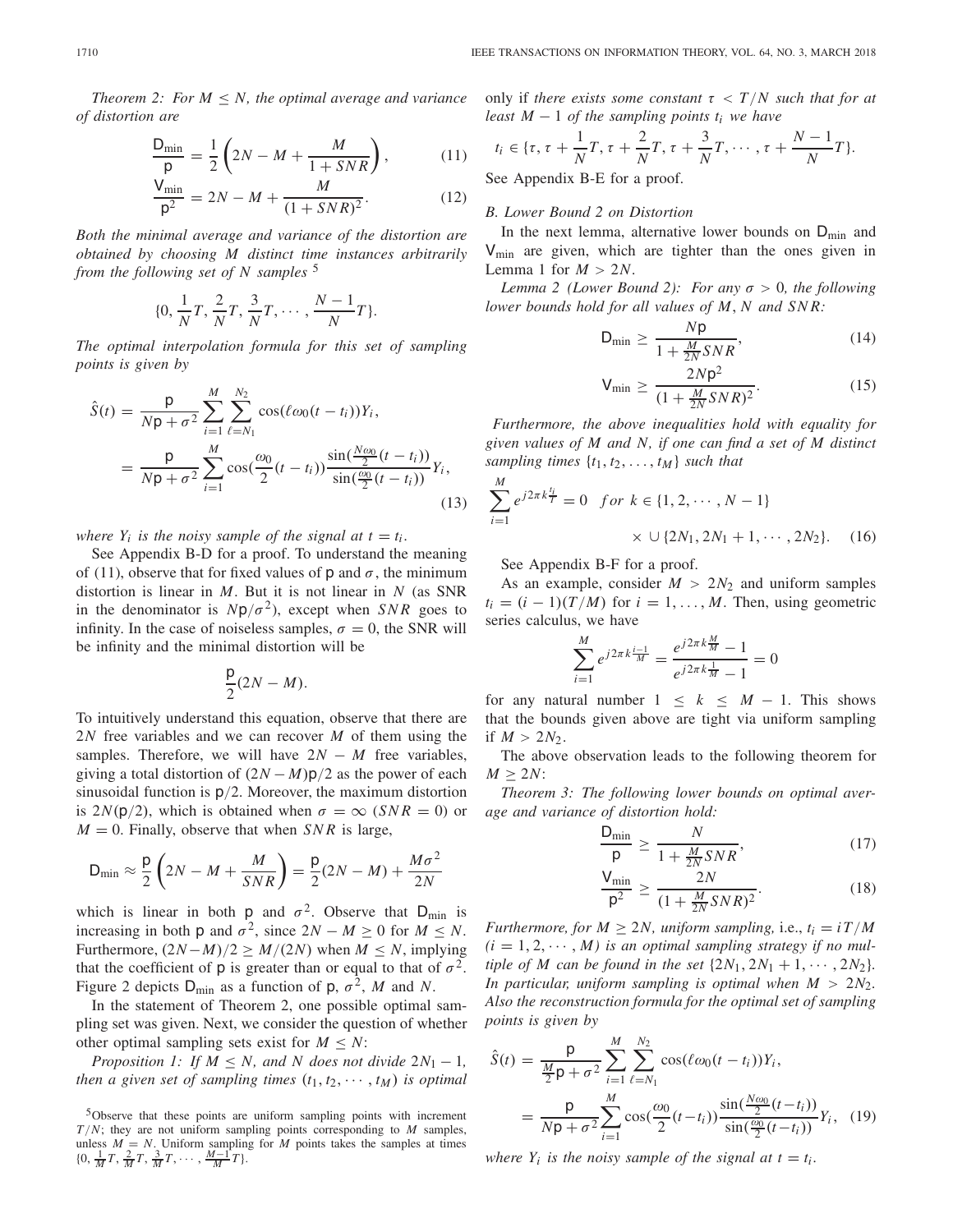

Fig. 2. In the left subfigure, the minimum average distortion is illustrated as a function of *N* for different values of  $M \le N$ . In the right subfigure, the minimum average distortion is depicted as a function of p for different values of the noise variance  $\sigma^2$ .

See Appendix B-G for a proof. The condition given for the optimality of uniform sampling comes from (16) in the statement of Lemma 2. Unlike the case of  $M \leq N$ , where the optimal sampling points could be found without any need to know  $N_1$ , observe that the constraint that no multiple of *M* can be found in the set  $\{2N_1, 2N_1 + 1, \dots, 2N_2\}$  depends on  $N_1$ . In fact, the uniform sampling strategy,  $t_i = iT/M$ , is not in general optimal. For instance, uniform sampling is not an optimal strategy if there is some natural number  $k$  ∈ {1, 2, ···, *N* − 1}∪ {2*N*<sub>1</sub>, 2*N*<sub>1</sub> + 1, ···, 2*N*<sub>2</sub>} that is a multiple of *M*, since in this case (16) becomes  $\sum_{i=1}^{M} e^{j2\pi k \frac{t_i}{T}} =$  $\sum_{i=1}^{M} e^{j2\pi k \frac{i}{M}} = M \neq 0$ . In fact, non-uniform sampling may be optimal in some cases. Below are some examples of nonuniform sampling sets that are the solutions of (16):

*Example 1: When*  $M = 2$ ,  $N = 1$  *and*  $N_1 = 1$ , *sampling points*  $t_1 = 0$ ,  $t_2 = T/4$  *are optimal.* 

*Example 2: Given any*  $N_1$  *and*  $N_2$ *, let*  $K = \{1, 2, \dots, N - 1\}$ 1}∪{2*N*1, 2*N*<sup>1</sup> + 1,··· , 2*N*2}*. Observe that the sets* {1, 2,··· , *N* −1} *and* {2*N*1, 2*N*1+1,··· , 2*N*2} *might have an intersection. Let*  $\nu = |\mathcal{K}| \leq N - 1 + 2N_2 - 2N_1 + 1$ *. Let us index the elements of*  $K$  *as*  $\{k_1, \dots, k_v\}$  *in some arbitrary order. We introduce the following*  $M = 2^v$  *non-uniform sampling points, and claim that it is an optimal sampling set. For any i* ∈ [0 : *M* − 1]*, let*

$$
t_i = \sum_{r=1}^{\nu} b_r \frac{T}{2k_r},
$$

*where*  $(b_1, \dots, b_v) \in \{0, 1\}^v$  *is the binary expansion of time index i* ∈ [0 :  $M - 1$ ]*. We verify that* (16) *holds:* 

$$
\sum_{i} e^{j2\pi k \frac{t_i}{T}} = \sum_{b_1, \dots, b_v \in \{0, 1\}} e^{j2\pi k (\sum_{r=1}^v b_r \frac{1}{2kr})}
$$
(20)

$$
= \prod_{r=1}^{\nu} \left( \sum_{b_r} e^{j\pi b_r \frac{k}{k_r}} \right)
$$
(21)

$$
=\prod_{r=1}\left(1+e^{j\pi\frac{k}{k_r}}\right),\tag{22}
$$

*which is zero if*  $k \in \mathcal{K}$ , i.e.,  $k = k_r$  *for some r.* 

# *C. Sampling Distortion Tradeoffs for*  $N < M \leq 2N$

Given an arbitrary  $M < 2N$ , Lower bound 1 (Lemma 1) is tight when *N* divides  $2N_1 - 1$ , *i.e.*,  $N|2N_1 - 1$ . This is because  $N|2N_1-1$  implies that *N* divides  $2N_1-1+N = N_1+N_2$ , and using conditions (9) and (10) from the statement of Lemma 1, any subset of size *M* of

$$
\left\{0, \frac{1}{N}T, \frac{2}{N}T, \cdots, \frac{N-1}{N}T, \frac{T}{2(N_1+N_2)}, \frac{1}{2(N_1+N_2)}, \frac{N-1}{N}T + \frac{T}{2(N_1+N_2)}\right\},\right\}
$$

is an optimal sampling set and thus Lower bound 1 holds with equality.

However, when *N* does not divide  $2N_1 - 1$ , one cannot choose the sampling times so that the equality conditions given in the two general lower bounds are met for  $N < M < 2N$ .

Any particular sampling strategy would give us an upper bound on  $D_{\text{min}}$ . One sampling strategy is to take an optimal sampling strategy for  $M = N$ , and append it by adding  $M - N$  extra sampling times. More specifically, we choose the sampling set

$$
\{t_1, t_2, \dots, t_M\} = \{0, \frac{1}{N}T, \frac{2}{N}T, \frac{3}{N}T, \dots, \frac{N-1}{N}T, \times \frac{1}{2N}T, \frac{3}{2N}T, \dots, \frac{2M-2N-1}{2N}T\}.
$$
 (23)

This leads to the following upper bound on the average distortion.

*Theorem 4 (Upper Bound): For*  $N < M < 2N$ , the optimal *average distortion can be bounded as follows*

$$
\frac{\mathsf{D}_{\min}}{\mathsf{p}} \le \frac{1}{2}(2N - M) + \frac{2N - M}{2(1 + SNR)} + \mathsf{Num} \cdot \frac{1 + SNR}{1 + 2 SNR} + (M - N - \mathsf{Num}) \cdot \frac{1}{1 + SNR},\tag{24}
$$

*in which*

$$
\mathsf{Num} = \min\big(f(N_1, N), M - N\big)
$$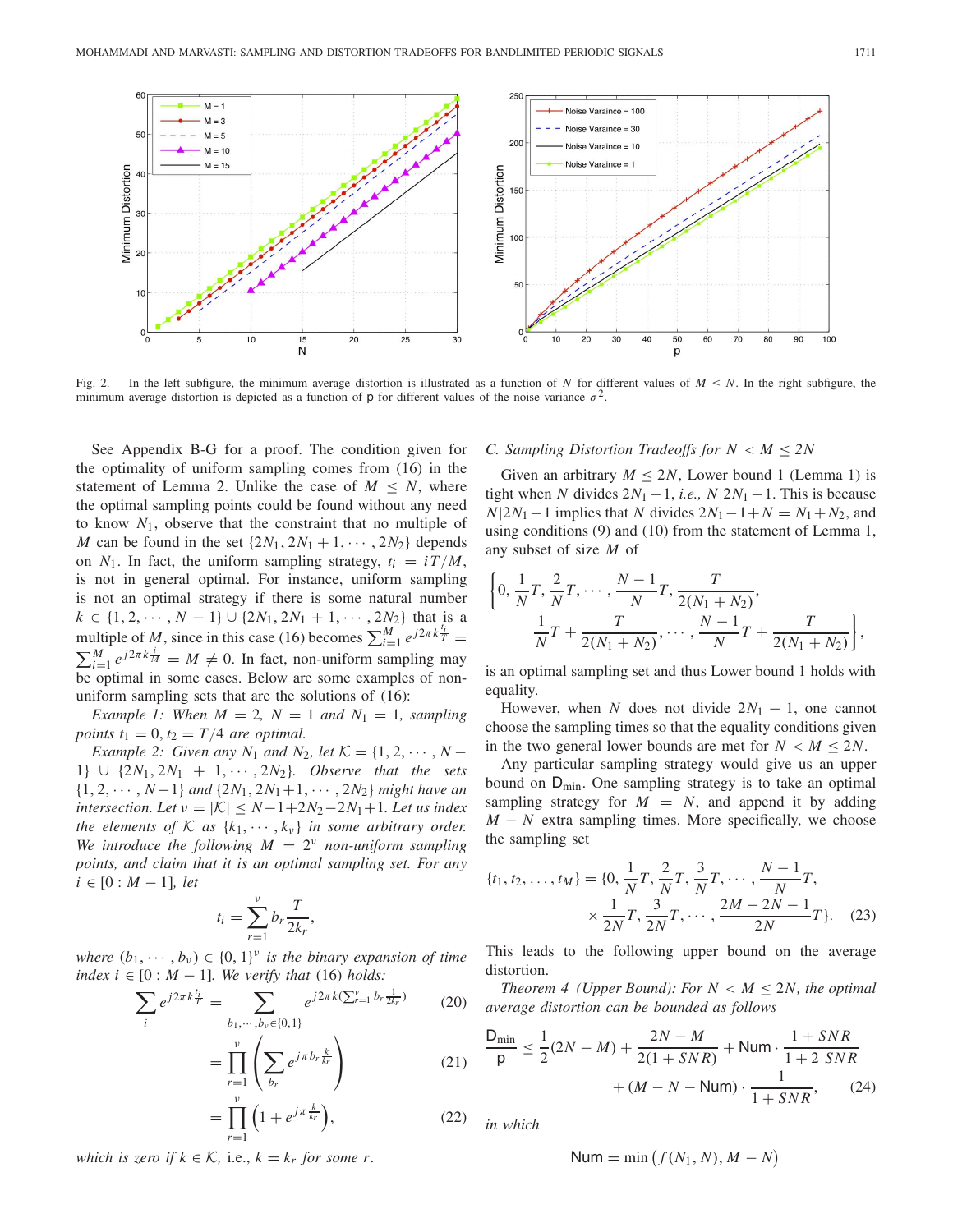

Fig. 3. The lower bounds on the average distortion given in Lemmas 1 and 2.



Fig. 4. The average distortion for  $(N_1, N, p, \sigma) = (9, 9, 1, 0.5)$ . The signal period is  $T = 1$ . Here *M* is shown on the x-axis. The union lower bound (blue stretched-line curve) and the upper bound given in Theorem 4 (red dashed curve) for *M* between *N* and 2*N* are depicted. Moreover, the two upper bounds of uniform and random sampling are are also plotted (purple dotted-line and black curves, respectively).

*and f* (*a*, *b*) *is equal to*

$$
f(a,b) = \begin{cases} b-1 & \text{if } r = 0\\ 2b - 2r + 1 & \text{if } 2r > b\\ 2r - 1 & \text{if } 0 < 2r \le b, \end{cases}
$$

*where r is the remainder of dividing a by b.* See Appendix B-H for a proof.

## *D. Plots of the Lower and Upper Bounds*

In Fig. 3, the two lower bounds on the optimal average distortion  $D_{\text{min}}$  derived in Lemmas 1 and 2 are plotted as a function of number of samples *M*, where we have fixed all the other parameters such as *N* and  $\sigma^2$ . Lower bound 1 is tight and equal to  $D_{\min}$  for  $M \leq N$ , as shown in Theorem 2, and Lower bound 2 is tight when *M* is large, for  $M > 2N_2$ , as shown in Theorem 3.

The maximum of the two lower bounds (Lower bound 1 and Lower bound 2) is plotted with blue stretched-line in Fig. 4. This curve matches  $D_{\text{min}}$  for  $M \le N = 9$  and  $M > 2N_2 = 34$ . In this figure, the distortion of uniform sampling is also depicted (purple dotted-line curve), which constitutes an upper bound on the optimal minimum average distortion  $D_{\text{min}}$ . The upper bound of Theorem 4 for  $N = 9 \le M \le 2N = 18$  is the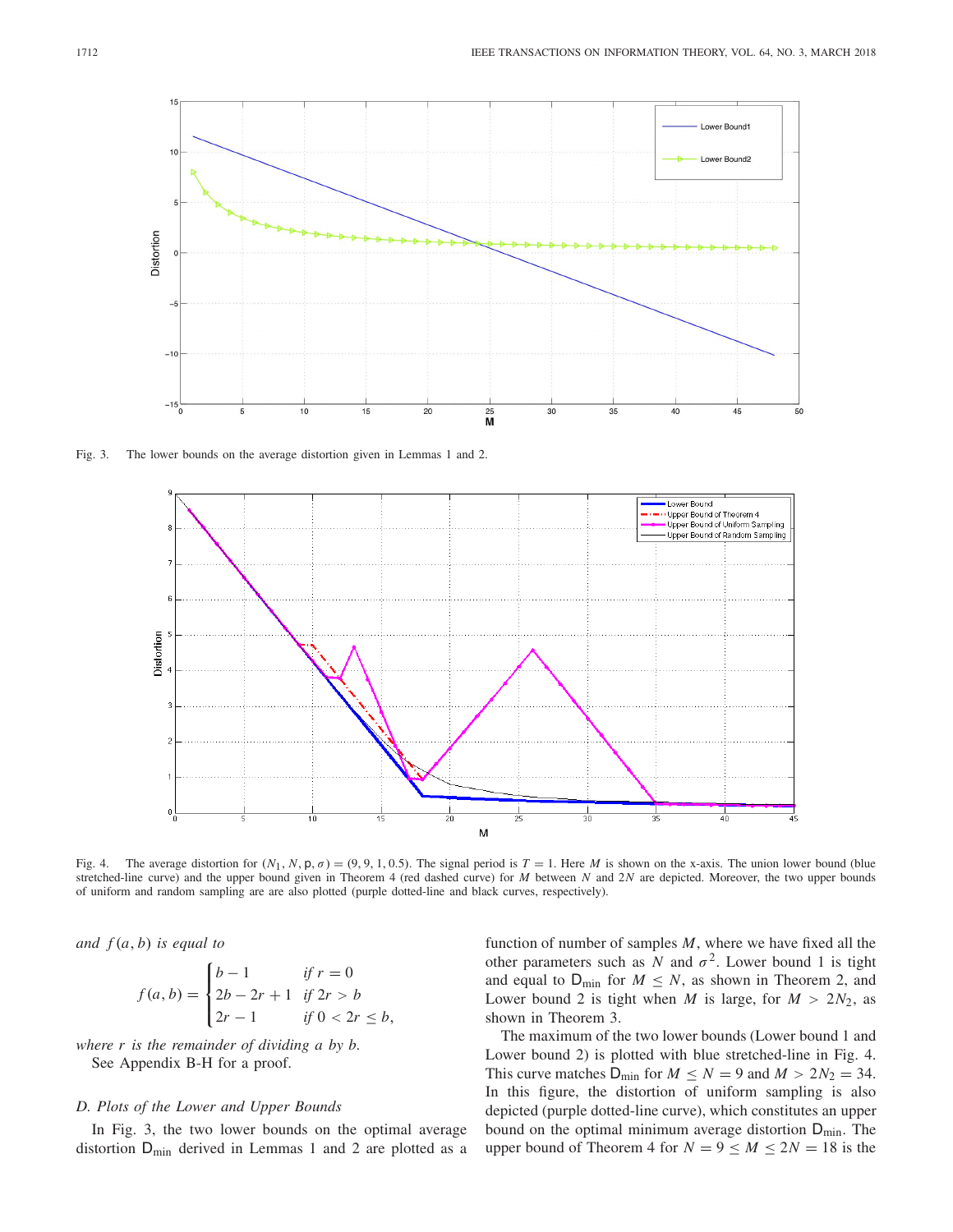|  | $\cos(N_1\omega_0 t_1)$<br>$cos(N_1\omega_0t_2)$ | $cos((N_1 + 1)\omega_0 t_1)$<br>$cos((N_1 + 1)\omega_0 t_2)$ | $\cdots$<br>$\cdots$ | $\cos(N_2\omega_0 t_1)$<br>$cos(N_2\omega_0t_2)$ | $\sin(N_1\omega_0 t_1)$<br>$sin(N_1\omega_0t_2)$ | $sin((N_1 + 1)\omega_0 t_1)$<br>$sin((N_1 + 1)\omega_0 t_2)$ | $\cdots$<br>$\cdots$ | $\sin(N_2\omega_0t_1)$<br>$\sin(N_2\omega_0t_2)$ |
|--|--------------------------------------------------|--------------------------------------------------------------|----------------------|--------------------------------------------------|--------------------------------------------------|--------------------------------------------------------------|----------------------|--------------------------------------------------|
|  | $\cos(N_1 \omega_0 t_M)$                         | $\cos((N_1+1)\omega_0 t_M)$                                  | $\cdots$             | $cos(N_2\omega_0 t_M)$                           | $sin(N_1\omega_0 t_M)$                           | $sin((N_1+1)\omega_0 t_M)$                                   | $\cdots$             | $\sin(N_2\omega_0 t_M)$                          |

red dashed curve. Observe that uniform sampling distortion curve matches the lower bound for for  $M > 2N_2 = 34$ ; this is consistent with Theorem 3. Moreover, note that the distortion of uniform sampling is not monotonically decreasing in the sampling frequency (this is unlike the performance of nonuniform sampling which is decreasing in the number of samples). Finally, the performance of the uniform sampling is close to optimal for  $M \leq N = 8$  (its curve almost matches that of the lower bound in Lemma 1 which is optimal for  $M \leq N$ ). More specifically, there is only a percentage gain of about 0.3 by using the optimal non-uniform sampling strategy. However, a main advantage of the optimal nonuniform sampling is its *robustness* with respect to missing samples (as discussed in the introduction). Finding the optimal sampling locations is a computationally cumbersome problem when the number of sampling points *M* is large. One search strategy is to utilize a random search, *e.g.,* to repeatedly and randomly choose the time instances {*ti*}, and output the best time instances. The output of this algorithm will serve as an upper bound on the optimal MMSE average distortion. This upper bound is also depicted in this figure (black curve).

In Fig. 5, we plot a sample signal, its MMSE reconstruction as well as 95 percent confidence intervals (2 times the standard deviation of  $S(t)$ ) for two values of noise variance. To compute the confidence intervals, we need to compute the distribution of  $S(t)$  given the observation **Y** = **y**. This conditional distribution is a Gaussian distribution because the vector of Fourier coefficients **X** and **Y** are jointly Gaussian, and *S*(*t*) is linear in the entries of **X**. The expected value of  $S(t)$  given  $Y = y$  is our MMSE reconstruction. Its variance of  $S(t)$ given  $Y = y$  does not depend on the particular value y and is determined by the covariance matrix of the reconstruction error  $\mathbf{X} - \hat{\mathbf{X}} = \mathbf{X} - \mathbb{E}[\mathbf{X}|\mathbf{Y}].$ 

# IV. THE PROBLEM IN MATRIX FORM AND PROOF TECHNIQUES

#### *A. Problem Representation in a Matrix Form*

Let **X** be the vector of coefficients  $A_\ell$  and  $B_\ell$  ( $\ell = N_1$ ,  $N_1 + 1, \dots, N_2$  of the original signal,  $S(t)$ , given in (2), *i.e.*,

$$
\mathbf{X} = [A_{N_1}, \cdots, A_{N_2}, B_{N_1}, \cdots, B_{N_2}]^{\dagger}.
$$
 (25)

Since the vector **X** consists of real numbers,  $\dagger$  is just the transpose operation in the above equation. After filtering  $S(t)$ , we get

$$
\tilde{S}(t) = \sum_{\ell=N_1}^{N_2} [\tilde{A}_{\ell} \cos(\ell \omega_0 t) + \tilde{B}_{\ell} \sin(\ell \omega_0 t)] \tag{26}
$$

in which

$$
\begin{cases} \tilde{A}_{\ell} = A_{\ell} H_R(\ell \omega_0) + B_{\ell} H_I(\ell \omega_0), \\ \tilde{B}_{\ell} = B_{\ell} H_R(\ell \omega_0) - A_{\ell} H_I(\ell \omega_0), \end{cases} \tag{27}
$$

for  $\ell = N_1, N_1 + 1, \cdots, N_2$ , where  $H_R(\omega)$  and  $H_I(\omega)$  are the real and imaginary parts of  $H(\omega)$ , respectively. If we denote the vector of coefficients of  $S(t)$  as

$$
\tilde{\textbf{X}} = [\tilde{A}_{N_1},\cdots, \tilde{A}_{N_2}, \tilde{B}_{N_1},\cdots, \tilde{B}_{N_2}]^\dagger
$$

and express (27) in a matrix form, we get

$$
\tilde{\mathbf{X}} = L\mathbf{X},
$$

where *L* is of the following form

$$
L = \begin{pmatrix} L_1 & L_2 \\ -L_2 & L_1 \end{pmatrix},\tag{28}
$$

in which

$$
L_1 = \begin{pmatrix} H_R(N_1\omega_0) & 0 & \cdots & 0 \\ 0 & H_R((N_1+1)\omega_0) & 0 & 0 \\ & \vdots & & 0 & H_R(N_2\omega_0) \\ 0 & \cdots & 0 & H_R(N_2\omega_0) \end{pmatrix}
$$

$$
L_2 = \begin{pmatrix} H_I(N_1\omega_0) & 0 & \cdots & 0 \\ 0 & H_I((N_1+1)\omega_0) & 0 & 0 \\ & \vdots & & 0 & H_I(N_2\omega_0) \end{pmatrix}.
$$

The signal  $S(t)$  is then sampled at time instances  $t_i$  for  $i = 1, 2 \cdots, M$ . We have

$$
\tilde{S}(t_i) = \sum_{\ell=N_1}^{N_2} [\tilde{A}_{\ell} \cos(\ell \omega_0 t_i) + \tilde{B}_{\ell} \sin(\ell \omega_0 t_i)].
$$

Let  $\tilde{S}$  be the vector of the samples

$$
\tilde{\mathbf{S}} = [\tilde{S}(t_1), \tilde{S}(t_2), \cdots, \tilde{S}(t_M)]^{\dagger}.
$$

Therefore, in the matrix form we have  $\tilde{S} = O\tilde{X} = OLX$ , where Q is an  $M \times 2N$  matrix given on top of this page. Finally, the vector of observations denoted by  $Y = S + Z$  can be written as

$$
Y = QLX + Z,
$$

where **Z** is the noise vector.

Estimation of  $S(t)$  is equivalent to the estimation of its Fourier coefficients. If we denote the coefficients of the reconstruction signal by

$$
\hat{\mathbf{X}} = [\hat{A}_{N_1}, \cdots, \hat{A}_{N_2}, \hat{B}_{N_1}, \cdots, \hat{B}_{N_2}]^{\dagger},
$$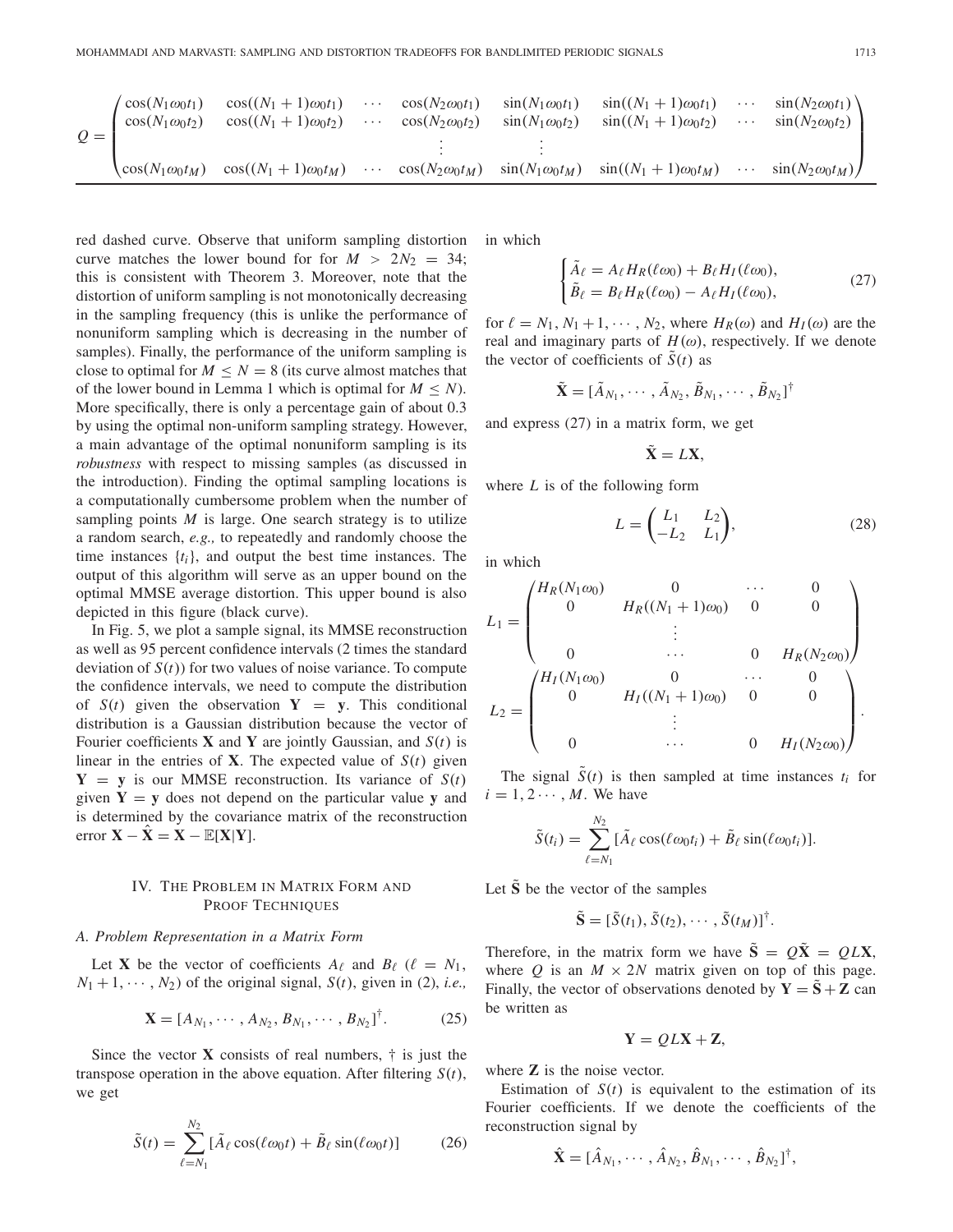

Fig. 5. Random signals generated with parameters  $(N, N_1, N_2, p) = (7, 2, 8, 1)$  for different values of noise variances  $\sigma^2 = 0.01$  and 1 are depicted in color blue in subfigures (*a*) and (*b*), respectively. Their optimal MMSE reconstructions with  $M = 18$  samples is given in color green (dash line curve). Additionally, we plot two lower and upper curves which are the 95 percent confidence intervals for the MMSE reconstruction in color red (dash-line curve).

using the Parseval's theorem, the sampling distortion is equal to

$$
\frac{1}{T} \int_0^T |\hat{S}(t) - S(t)|^2 dt
$$
\n
$$
= \frac{1}{2} \sum_{\ell=N_1}^{N_2} (|\hat{B}_{\ell} - B_{\ell}|^2 + |\hat{A}_{\ell} - A_{\ell}|^2)
$$
\n
$$
= \frac{1}{2} ||\mathbf{X} - \hat{\mathbf{X}}||^2,
$$
\n(29)

which is a random variable. Our goal is to minimize its average and variance.

# *B. Overview of Proof Techniques*

In this section, we provide some intuitions about the proofs of our main results; the formal proofs are given in the appendices. To reconstruct the original signal  $S(t)$  given in (2), one should estimate its Fourier coefficients  $A_\ell$  and  $B_\ell$  $(\ell = N_1, N_1 + 1, \cdots, N_2)$ . Since all the random variables are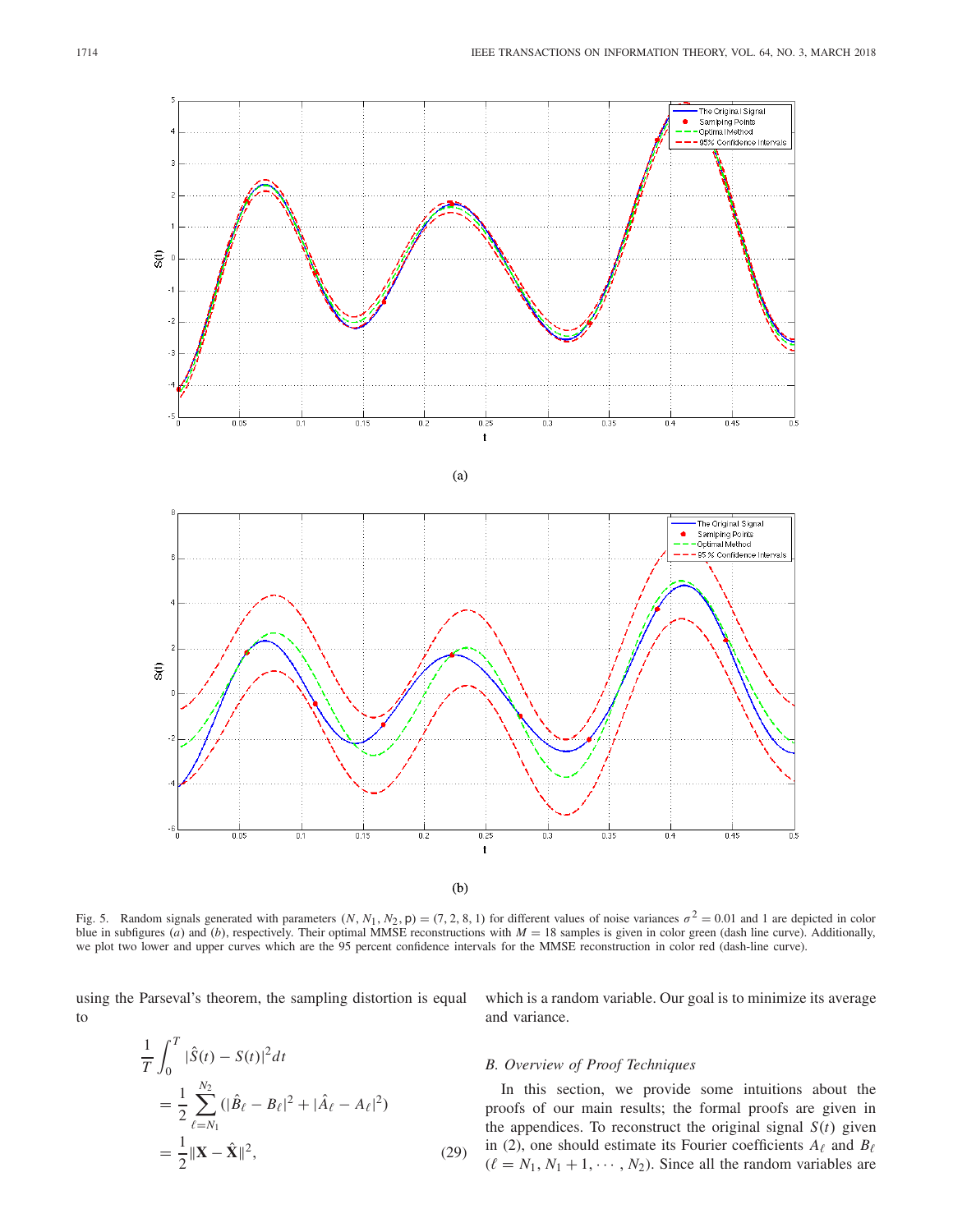Gaussian, the linear MMSE is optimal and thus we would like to use  $QLX + Z$  to find  $\hat{X}$  such that  $E\|X - \hat{X}\|^2$  is minimized. There are two ways to express the mean square error; see [21, p. 90]. These two formulas reduce to the following (as formally shown in Section V-A):

$$
\mathbb{E} \|\mathbf{X} - \hat{\mathbf{X}}\|^2
$$
  
=  $(2N - M)\mathbf{p} + \mathbf{p}\sigma^2 \text{Tr}[(\mathbf{p}QLL^\dagger Q^\dagger + \sigma^2 I)^{-1}]$  (30)  
=  $\mathbf{p}\sigma^2 \text{Tr}[(\mathbf{p}L^\dagger Q^\dagger QL + \sigma^2 I)^{-1}].$  (31)

We first minimize the above expressions over the matrix *L* for a given matrix *Q*. We give the details in the proof of Theorem 1, but a main step is to show that  $p Q L L^{\dagger} Q^{\dagger} + \sigma^2 I \leq$  $pQQ^{\dagger} + \sigma^2 I$ , and then show that  $L = I$  minimizes (31). The main difficulty is minimization over the matrix *Q*. The difficulty is that we need to minimize the trace of a function of the matrix *Q* which has coordinates that depend on the sampling times *ti* in a non-linear way.

*Minimizing Over the Matrix Q:* When we do not use a presampling filter, the two MMSE formulas given in (30) and (31) reduce to

$$
\mathbb{E} \|\mathbf{X} - \hat{\mathbf{X}}\|^2 = (2N - M)\mathsf{p} + \mathsf{p}\sigma^2 \text{Tr}[(\mathsf{p}QQ^{\dagger} + \sigma^2 I)^{-1}] \tag{32}
$$

$$
= \mathsf{p}\sigma^2 \mathrm{Tr}[(\mathsf{p}\mathcal{Q}^\dagger \mathcal{Q} + \sigma^2 I)^{-1}]. \tag{33}
$$

Next, we use the following inequality from majorization theory: Let  $\Delta$  be a positive definite matrix, and  $\Delta_{diag}$  be a diagonal matrix constructed by keeping the diagonal entries of  $\Delta$  and setting the off-diagonal entries to be zero, *i.e.*, the  $(i, j)$ th entry of  $\Delta_{\text{diag}}$  is zero if  $i \neq j$ , and the  $(i, i)$ th entry of  $\Delta_{\text{diag}}$  is the  $(i, i)$ th entry of  $\Delta$ . Then we have the following inequality:

$$
\text{Tr}(\Delta^{-1}) \geq \text{Tr}(\Delta_{\text{diag}}^{-1}).
$$

Alternatively, because  $\Delta_{\text{diag}}$  is a diagonal matrix, the inequality says that

$$
\operatorname{Tr}(\Delta^{-1}) \ge \sum_{i} \frac{1}{\Delta_{(i,i)}}.
$$
 (34)

Furthermore, the above inequality is strict if  $\Delta$  has at least one non-zero off-diagonal entry. In other words, equality holds if and only if  $\Delta$  is a diagonal matrix ( $\Delta_{\text{diag}} = \Delta$ ). In fact, more generally from [8, Ex. II.1.12 and Th. II.3.1], we have the following theorem:

*Theorem 5: For any convex function f* (·) *and any real symmetric matrix*  $\Delta$ *, we have* 

$$
\operatorname{Tr}(f(\Delta)) \geq \operatorname{Tr}(f(\Delta_{\text{diag}})) = \sum_{i} f(\Delta_{(i,i)}),
$$

*where a function of a matrix,*  $f(\Delta)$ *, is defined as follows: for a diagonal matrix*  $\Lambda$ ,  $f(\Lambda)$  *is defined by applying*  $f(\cdot)$  *to all the diagonal entries. For a symmetric real matrix*  $\Delta$ ,  $f(\Delta)$ *is defined as*  $Pf(\Lambda)P^{-1}$  *if*  $\Delta = P\Lambda P^{-1}$  *for some diagonal* matrix  $\Lambda$ .

*If*  $f(\cdot)$  *is strictly convex, i.e.,*  $f''(x) > 0$ *, then equality in the above relation holds if and only if*  $\Delta$  *is a diagonal matrix.* 

Now, by setting  $\Delta_1 = pQQ^{\dagger} + \sigma^2 I$  and using the above trace inequality (34) in equation (32), we get a lower bound on the reconstruction distortion:

$$
\mathbb{E}\|\mathbf{X} - \hat{\mathbf{X}}\|^2 = (2N - M)\mathsf{p} + \mathsf{p}\sigma^2 \mathrm{Tr}\left(\Delta_1^{-1}\right) \tag{35}
$$

$$
\geq (2N-M)\mathsf{p} + \mathsf{p}\sigma^2 \sum_i \left(\Delta_{1(i,i)}\right)^{-1}.\tag{36}
$$

The above formula leads to what we call the *Lower bound 1* on distortion. Similarly, by setting  $\Delta_2 = \rho O^{\dagger} O + \sigma^2 I$  and using the above trace inequality (34) in equation (33), we get another lower bound on the reconstruction distortion. This leads to what we call the *Lower bound 2* on distortion.

The next question is whether any of these two lower bounds can be tight. The trace inequality (34) is tight if and only if  $\Delta$  is diagonal. Then, the question is whether we can choose the values of sampling times  $t_i$  such that either  $\Delta_1 = \rho Q Q^{\dagger} + \sigma^2 I$  or  $\Delta_2 = \rho Q^{\dagger} Q + \sigma^2 I$  become diagonal matrices. Each off-diagonal entry of  $\Delta_1$  or  $\Delta_2$  is a function of the sampling times  $t_i$ . Setting an off-diagonal entry to zero imposes an equation on  $t_i$ . The question is whether we can simultaneously solve all of these (non-linear) equations corresponding to all the off-diagonal entries. It turns out that if the number of samples *M* is small (less than or equal to  $N$ ), then we appropriately choose  $t_i$  (in a nonuniform manner in the [0, *T*] interval) such that  $\Delta_1$  becomes diagonal (Theorem 2). If *M* is large (greater than 2*N*), then under some constraints we can make  $\Delta_2$  diagonal; when *M* is very large (greater than 2*N*2), the uniform sampling strategy always makes  $\Delta_2$  diagonal (Theorem 3). Unfortunately, when *M* is in the intermediate range, between *N* and 2*N*, we cannot make either  $\Delta_1$  or  $\Delta_2$  become diagonal with appropriate choice of *ti* . Nonetheless, backed by numerical simulations, one possible strategy is to choose the  $t_i$  in such a way that forces a good fraction (if not all) of the entries of  $\Delta_1$  to become zero. More specifically, we use the sampling set given in  $(23)$ . While it is not necessarily true that this approach for choosing *ti* is optimal, nevertheless the reconstruction distortion incurred by it provides an upper bound on the optimal reconstruction distortion (Theorem 4). As it becomes clear from the proof, this makes  $\Delta_1 = pQQ^{\dagger} + \sigma^2 I$  having the following block form (*c* is a constant):  $\Delta_1 = c \begin{bmatrix} I & \Gamma \\ \Gamma^{\dagger} & I \end{bmatrix}$ † *I* with two identity blocks appearing on the diagonal. Thus, while this choice cannot make  $\Delta_1$  diagonal (the off-diagonal block  $\Gamma$  has nonzero entries), it produces two identity matrices on the main block. The distortion depends on the inverse of  $\Delta_1$  (see (35)). While it is possible to relate eigenvalues of  $\Delta_1$  to singular values of  $\Gamma$  via the Jordan–Wielandt theorem (Theorem 9), it is not easy to find an explicit expression for the singular values of  $\Gamma$ . This is due to the fact that the entries of  $\Gamma$  are summations of some sine and cosine terms and do not have a clean expression. Our idea is to expand the matrix  $\Gamma$  by adding new rows or columns, such that the singular values of the extended matrix can be explicitly calculated. Next, we use results from linear algebra that relate singular values of a matrix to the singular values of its submatrices. While the expression of the upper bound on distortion looks complicated (due to the fact that various linear algebra tools are invoked),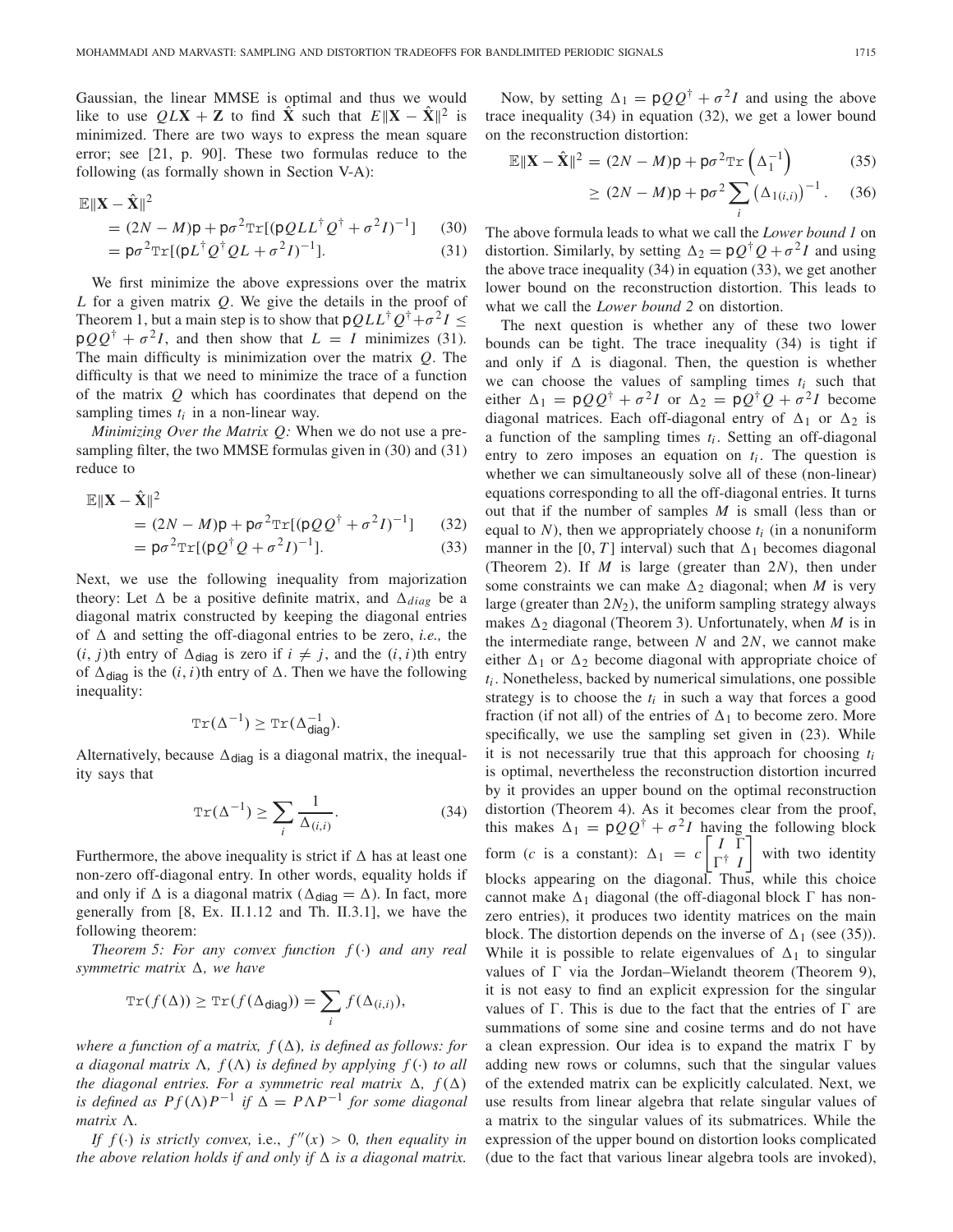but we emphasize that the given expression is nonetheless *explicit* and can be used for analytical considerations.

## V. REMARKS AND EXTENSIONS

*A. Suboptimality of Filtering at Half the Sampling Rate*

Consider the case of  $M = N$ . According to Theorem 2, the uniform sampling set

$$
\{t_1, t_2, \cdots, t_M\} = \{0, \frac{1}{N}T, \frac{2}{N}T, \frac{3}{N}T, \cdots, \frac{N-1}{N}T\}
$$
 (37)

is optimal and obtains the minimum distortion

$$
\mathsf{D}_{\min} = \frac{\mathsf{p}}{2} \left( M + \frac{M}{1 + SNR} \right).
$$

Here, it is assumed that no pre-sampling filter is used (following from the statement of Theorem 1). Observe that the signal bandwidth,  $N f_0$  is equal to the sampling rate  $M f_0$ . Here the sampling rate is *not* twice the signal bandwidth. Suppose we use the uniform sampling points given in (37), and employ a pre-sampling filter that reduces the signal bandwidth to *half* the sampling rate as follows (an anti-aliasing filter):

$$
H(\ell \omega_0) = \begin{cases} 1, & N_1 \le \ell < N_1 + M/2 \\ 0, & \text{otherwise} \end{cases} \tag{38}
$$

Here the number of samples, *M*, is assumed to be even. This filter makes all of the coefficients  $A_\ell$  and  $B_\ell$  equal to zero, except for *M* variables  $A_{\ell}$ ,  $B_{\ell}$  when  $N_1 \leq \ell \leq M/2 + N_1$ . We then have the following theorem:

*Theorem 6: Suppose that we insist on using uniform sampling at rate M,* i.e., *taking the points*

$$
\{t_1, t_2, t_3, \cdots, t_M\} = \{0, \frac{1}{M}T, \frac{2}{M}T, \frac{3}{M}T, \cdots, \frac{M-1}{M}T\}.
$$

*Then, the performance of the filter H satisfies:*

$$
\mathsf{D}_H > \frac{\mathsf{p}}{2} \left( M + \frac{M}{1 + \frac{1}{2} SNR} \right),\tag{39}
$$

*which is strictly greater than*

$$
\mathsf{D}_{\min} = \frac{\mathsf{p}}{2} \left( M + \frac{M}{1 + SNR} \right),
$$

*even when we increase the signal power by a factor of two.*

See Appendix B-I for a proof.

*Discussion 1:* Anti-aliasing filter *H* is analogous to an *interference cancellation* scheme when we interpret aliasing as interference. But without a filter, we can do *interference management* and use the interfered aliased information to recover the signal. To convey the essential intuition, consider the following different but simpler problem: suppose A, B ~ *N*(0, p) are two independent Gaussian random variables. We are interested in recovering these two variables via one observation that is corrupted by a Gaussian noise of variance  $\sigma^2$ . The interference cancellation strategy corresponds to discarding B and observing  $A + Z$ , where  $Z \sim \mathcal{N}(0, \sigma^2)$  is the noise. This yields an estimation error of

$$
p + \frac{p\sigma^2}{(p + \sigma^2)} = p(1 + \frac{1}{1 + SNR/2}),
$$
 (40)

where the p and  $p\sigma^2/(p + \sigma^2)$  are the estimation errors for B and A, respectively, and *SNR* is defined as  $2p/\sigma^2$ . On the other hand, an interference management scheme observes  $A+$  $B + Z$ . Here both A and B are interference terms for each other. The total estimation error in this case is equal to

$$
2\frac{p(p+\sigma^2)}{2p+\sigma^2} = p(1 + \frac{1}{1+SNR}).
$$
 (41)

In comparison to (40), the SNR gain of two is attained due to the interference management.

#### *B. Extension to Arbitrary Power Values*

Consider an extension of the results to the case when the coefficients  $A_{\ell}$  and  $B_{\ell}$  in (2) are mutually independent zero-mean Gaussian r.v.s with arbitrary variances  $p_f$  for  $N_1 \leq \ell \leq N_2$ . Observe that this extension includes multiband signals as well as sparse signals with known frequency support (when  $p_\ell$  is non-negligible for few values of  $\ell$ ).

For the case of positive equal variances  $p_f = p > 0$ for  $\ell = N_1, \cdots, N_2$ , we have provided two general lower bounds on the average distortion. When  $p_\ell$  are arbitrary, we can generalize the second lower bound given in Lemma 2 as follows:

*Proposition 2: For any* σ > 0*, the following lower bound on the average distortion holds for all values of M:*

$$
D_{\min} \ge \sum_{\ell=N_1}^{N_2} \frac{1}{\frac{1}{p_\ell} + \frac{M}{2\sigma^2}}.
$$
 (42)

*The above inequalities are tight for some values of M and N. The condition for equality is the possibility of choosing the sampling time instances to satisfy the following equation:*

$$
\sum_{i=1}^{M} e^{j2\pi k \frac{t_i}{T}} = 0 \text{ for } k \in \{1, 2, \cdots, N - 1\}
$$

$$
\cup \{2N_1, 2N_1 + 1, \cdots, 2N_2\}. \tag{43}
$$

*Uniform sampling, i.e.,*  $t_i = iT/M$ ,  $i = 1, 2, \dots, M$  *is a solution to the above equation if for each k in the interval*  $2N_1 \leq k \leq 2N_2$ , *M* does not divide k. In particular, for the *rates above the Nyquist rate, i.e.,*  $M > 2N_2$ *, uniform sampling is optimal.*

See Appendix B-J for a proof.

#### APPENDIX A

#### ESTIMATOR FOR MINIMIZING VARIANCE OF DISTORTION

The conventional MMSE estimation problem for estimating a vector **X** from vector **Y** asks for minimizing the expected value of the distortion  $||\mathbf{X} - \hat{\mathbf{X}}||^2$  where the estimator  $\hat{\mathbf{X}}$  is created as a function of observation **Y**. However, this would only ensure that the distortion is minimized on *average*. In practice, we get one copy of **X** and **Y**, and we want to ensure that the distortion that we obtain is small for that one copy, not just on average. Minimizing the variance of  $||\mathbf{X} - \hat{\mathbf{X}}||^2$ makes sense because variance is a measure of concentration around the mean. For instance, by Chebyshev's inequality, the probability of  $||\mathbf{X} - \hat{\mathbf{X}}||^2$  exceeding a threshold depends both on the average of  $||\mathbf{X} - \hat{\mathbf{X}}||^2$  and its variance.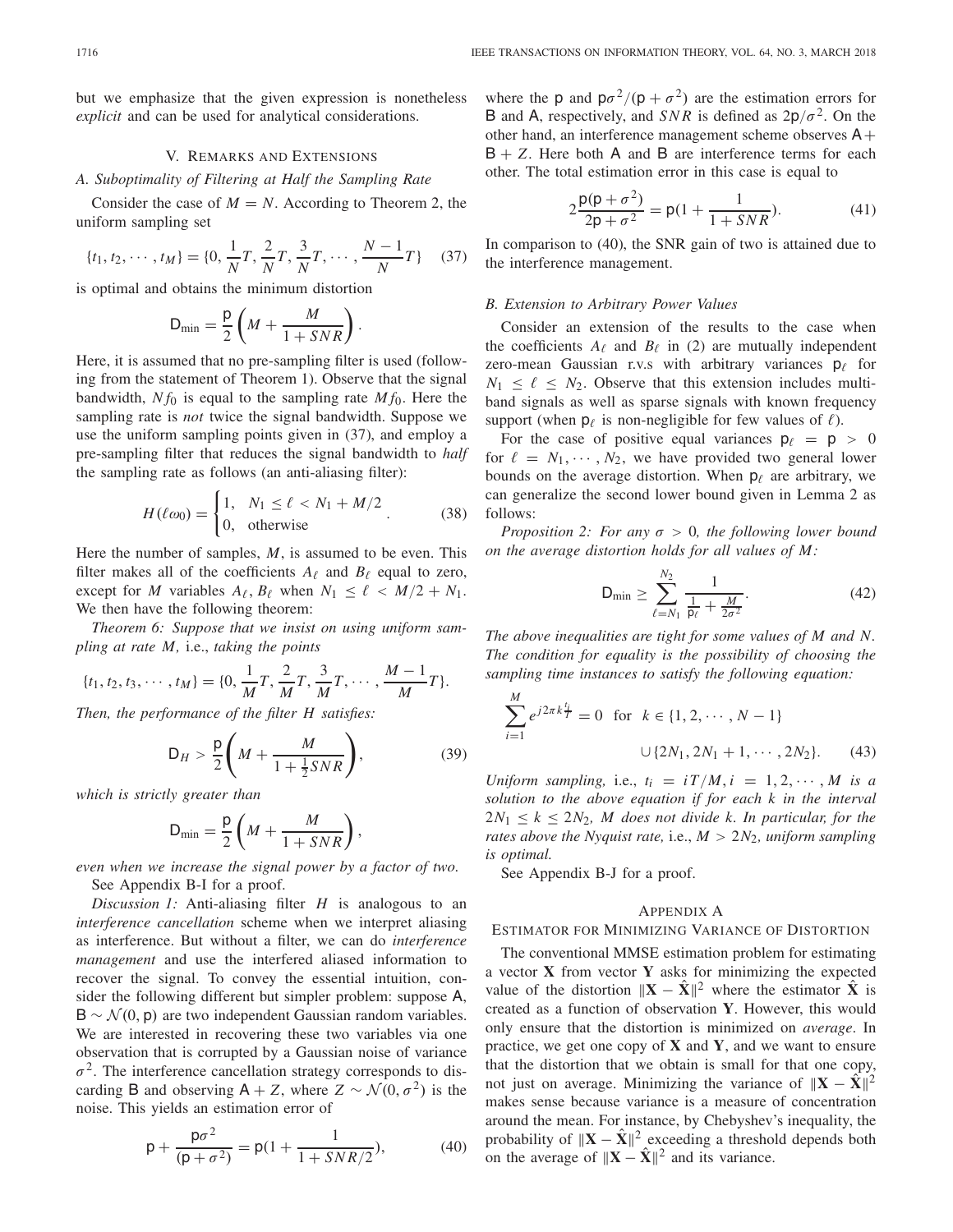In this Appendix we show that for jointly Gaussian random variables, the estimator that minimizes the expected value of  $||\mathbf{X} - \hat{\mathbf{X}}||^2$ , also minimizes its variance. More specifically, we know that  $\hat{\mathbf{X}} = \mathbb{E}[\mathbf{X}|\mathbf{Y}]$  minimizes  $\mathbb{E}(\|\mathbf{X}-\hat{\mathbf{X}}\|^2)$ . We show that for *jointly Gaussian vectors*,  $\ddot{\mathbf{X}} = \mathbb{E}[\mathbf{X}|\mathbf{Y}]$  also minimizes the *difference*

$$
\text{Var}(\|\mathbf{X} - \hat{\mathbf{X}}\|^2) = \mathbb{E}(\|\mathbf{X} - \hat{\mathbf{X}}\|^4) - \left(\mathbb{E}(\|\mathbf{X} - \hat{\mathbf{X}}\|^2)\right)^2.
$$

*Theorem 7: Suppose* **X** *and* **Y** *are two correlated jointly Gaussian vectors, having covariance matrices CX, C<sup>Y</sup> and*  $C_{XY}$ *. Let*  $\hat{X}$  *be a function of*  $Y$ *, and consider the cost* 

$$
\text{Var}(\|\mathbf{X}-\hat{\mathbf{X}}\|^2).
$$

*The estimator*  $\hat{\mathbf{X}}$  *that minimizes the above cost constraint is*  $\hat{\mathbf{X}} = \mathbb{E}[\mathbf{X}|\mathbf{Y}]$ , and the minimum variance is equal to  $2\text{Tr}(C_e^2)$ , *where*

$$
C_e = C_X - C_{XY} C_Y^{-1} C_{YX}.
$$

*Proof:* We have

$$
\begin{aligned} \text{Var}(\|\mathbf{X} - \hat{\mathbf{X}}\|^2) &= \mathbb{E}_{\mathbf{Y}} \text{Var}(\|\mathbf{X} - \hat{\mathbf{X}}\|^2 | \mathbf{Y}) \\ &+ \text{Var}_{\mathbf{Y}}[\mathbb{E}(\|\mathbf{X} - \hat{\mathbf{X}}\|^2 | \mathbf{Y})]. \end{aligned} \tag{44}
$$

We claim that both of the terms  $\mathbb{E}_{\mathbf{Y}} \text{Var}(\|\mathbf{X} - \hat{\mathbf{X}}\|^2 | \mathbf{Y})$  and  $Var_Y[\mathbb{E}(\|\mathbf{X} - \hat{\mathbf{X}}\|^2 | \mathbf{Y})]$  are minimized when  $\hat{\mathbf{X}} = \mathbb{E}[\mathbf{X} | \mathbf{Y}]$ . The second term is always non-negative and becomes zero when  $\hat{\mathbf{X}} = \mathbb{E}[\mathbf{X}|\mathbf{Y}]$ . This is because  $\mathbb{E}(\|\mathbf{X} - \hat{\mathbf{X}}\|^2|\mathbf{Y})$  will be equal to Var(**X**|**Y**) which is a constant and does not depend on the value of **Y** for jointly Gaussian random variables. Therefore, its variance is zero if  $\mathbf{X} = \mathbb{E}[\mathbf{X}|\mathbf{Y}]$ .

To prove that the first term is minimized at  $\ddot{\mathbf{X}} = \mathbb{E}[\mathbf{X}|\mathbf{Y}],$ it suffices to show that this claim for all values of **y**. We will be done if we have the following statement: for any jointly Gaussian vector **X**, the function

$$
f(\mathbf{c}) = \text{Var}(\|\mathbf{X} - \mathbf{c}\|^2)
$$

is minimized at **c** =  $\mathbb{E}[X]$ . Let  $X \sim \mathcal{N}(\mu, C_X)$ . Then observe that  $X - c \sim \mathcal{N}(\mu - c, C_X)$ . If we replace  $X - c$ by  $U(\mathbf{X} - \mathbf{c})$  for some unitary matrix U, the norm  $||\mathbf{X} - \mathbf{c}||^2$ remains invariant. Therefore, without loss of generality we can assume that *C***X** is diagonal. Then  $\|\mathbf{X} - \mathbf{c}\|^2 = \sum_i^n (X_i - c_i)^2$ is the sum of independent Gaussian random variables. Let  $\sigma_i^2$ be the variance of  $X_i$ . Therefore

$$
f(\mathbf{c}) = \sum_{i} \text{Var}((X_i - c_i)^2) \tag{45}
$$

$$
= \sum_{i} \mathbb{E}((X_i - c_i)^4) - \mathbb{E}((X_i - c_i)^2)^2 \qquad (46)
$$

$$
= \sum_{i} \left[ (\mu_{i} - c_{i})^{4} + 6(\mu_{i} - c_{i})^{2} \sigma_{i}^{2} + 3\sigma_{i}^{4} - (\sigma_{i}^{2} + (\mu_{i} - c_{i})^{2})^{2} \right]
$$
(47)

$$
\sum 4(\mu_i - c_i)^2 \sigma_i^2 + 2\sigma_i^4, \tag{48}
$$

$$
=\sum_{i}4(\mu_i-c_i)^2\sigma_i^2+2\sigma_i^2,\tag{48}
$$

which is clearly minimized when  $c_i = \mu_i$ , and the minimum will be equal to  $2\sum_i \sigma_i^4 = 2\text{Tr}(C_{\mathbf{X}}^2)$ .

Coming back to the original minimization problem, we see that the covariance matrix of **X** given any value for  $Y = y$ , does not depend on the value of **y**, and is equal to *Ce*, where  $C_e = C_{\textbf{X}} - C_{\textbf{X}\textbf{Y}} C_{\textbf{Y}}^{-1} C_{\textbf{Y}\textbf{X}}$ . Therefore, the overall minimum variance is equal to  $2\text{Tr}(C_e^2)$ .

## APPENDIX B PROOFS

Before giving the proofs, we first provide formulas for the average and variance of distortion in Section B-A.

#### *A. Computing the Average and Variance of Distortion*

Remember that the sampling distortion was found in (29) to be equal to

$$
\frac{1}{T} \int_0^T |\hat{S}(t) - S(t)|^2 dt = \frac{1}{2} \sum_{\ell=N_1}^{N_2} |\hat{B}_{\ell} - B_{\ell}|^2 + |\hat{A}_{\ell} - A_{\ell}|^2
$$

$$
= \frac{1}{2} ||\mathbf{X} - \hat{\mathbf{X}}||^2, \qquad (49)
$$

which is a random variable. Our goal is to minimize its average and variance.

## *B. Computing Average Distortion*

We use **Y** to estimate the signal with minimal distortion. In other words, from (29), we would like to minimize

$$
\mathsf{D} = \frac{1}{T} \int_0^T \mathbb{E}\{ |\hat{S}(t) - S(t)|^2 \} dt = \frac{1}{2} \mathbb{E} \| \mathbf{X} - \hat{\mathbf{X}} \|^2. \tag{50}
$$

Since all the random variables are Gaussian, the linear MMSE is optimal and thus we would like to use  $QLX + Z$  to find  $\hat{X}$ such that  $E\|\mathbf{X} - \hat{\mathbf{X}}\|^2$  is minimized.

The mean square error is given by

$$
\mathbb{E} \|\mathbf{X} - \hat{\mathbf{X}}\|^2 = \mathbb{E}_{\mathbf{Y}} \left\{ \text{Var}[\mathbf{X}|\mathbf{Y}] \right\} = \text{Tr}(C_e), \tag{51}
$$

where the error covariance matrix  $C_e$  is of the form

$$
C_e = C_X - C_{XY}C_Y^{-1}C_{YX}
$$
\n
$$
= C_X - C_XL^{\dagger}Q^{\dagger}(QLC_XL^{\dagger}Q^{\dagger} + C_Z)^{-1}QLC_X
$$
\n
$$
= pI - p^2L^{\dagger}Q^{\dagger}(pQLL^{\dagger}Q^{\dagger} + \sigma^2I)^{-1}QL.
$$
\n(53)

In the above formulas, we have used the fact that  $C_X$  =  $pI_{2N\times 2N}$  and  $C_{\mathbf{Z}} = \sigma^2 I_{M\times M}$ . Therefore, from (50) we have

$$
\mathsf{D}=\mathrm{Tr}(C_e)/2
$$

and if we use (53), it follows that:

$$
2D = Tr(C_e)
$$
  
\n
$$
= Tr (pI - p^2L^{\dagger}Q^{\dagger}(pQLL^{\dagger}Q^{\dagger} + \sigma^2I)^{-1}QL) \qquad (54)
$$
  
\n
$$
= 2Np - p \cdot Tr (pL^{\dagger}Q^{\dagger}(pQLL^{\dagger}Q^{\dagger} + \sigma^2I)^{-1}QL)
$$
  
\n
$$
= 2Np - p \cdot Tr ((pQLL^{\dagger}Q^{\dagger} + \sigma^2I)^{-1}(pQLL^{\dagger}Q^{\dagger})) \qquad (55)
$$
  
\n
$$
= 2Np - p \cdot Tr((pQLL^{\dagger}Q^{\dagger} + \sigma^2I)^{-1} \qquad (55)
$$
  
\n
$$
= 2Np - p \cdot Tr (I - \sigma^2(PQLL^{\dagger}Q^{\dagger} + \sigma^2I)^{-1}) \qquad (56)
$$
  
\n
$$
= (2N - M)p + p\sigma^2 Tr ((pQLL^{\dagger}Q^{\dagger} + \sigma^2I)^{-1}), (57)
$$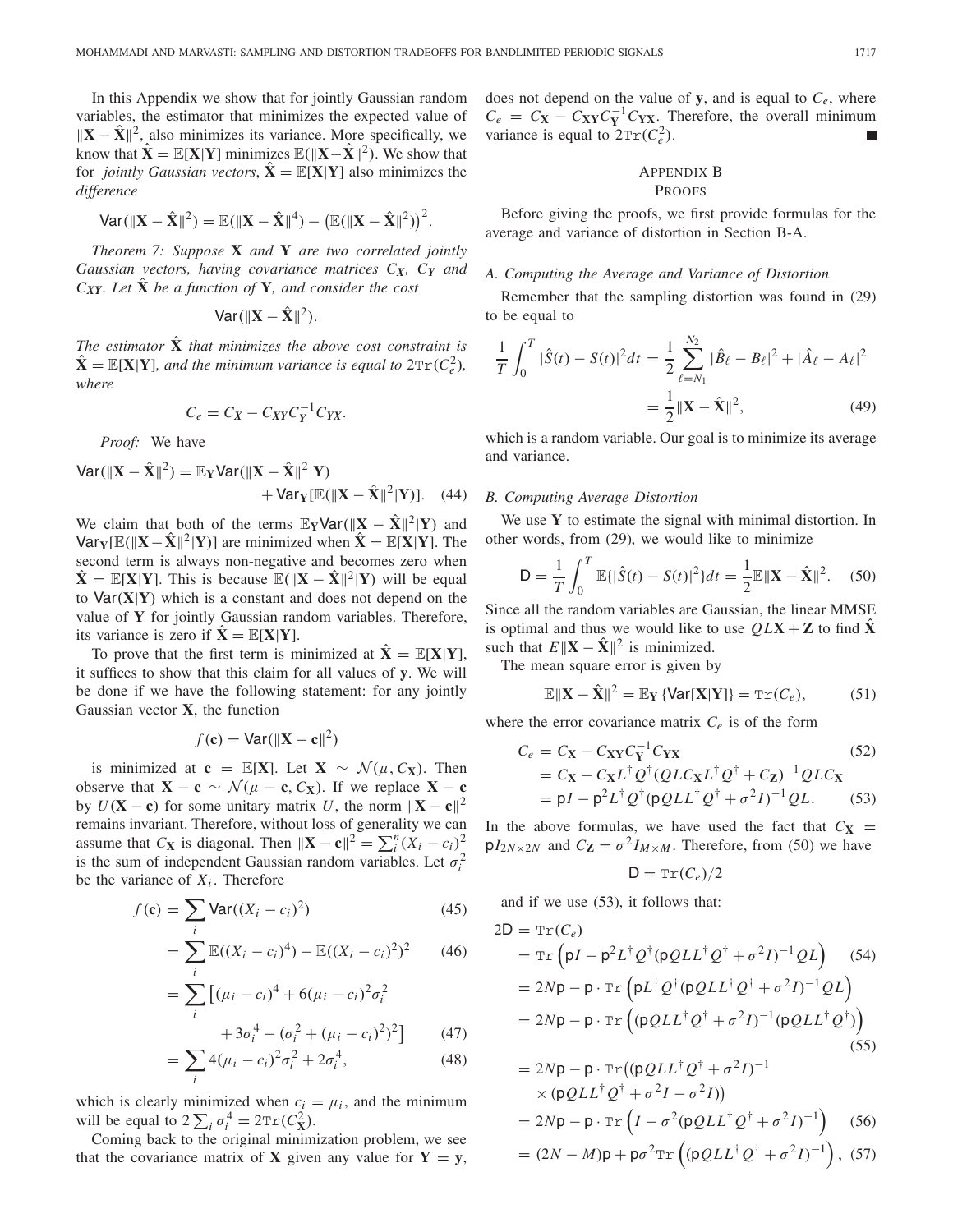where (55) results from the fact that the trace operator is invariant under cyclic permutations.

There is an alternative form of the Linear MMSE estimator ([21, p. 90]) in which the error covariance matrix *Ce* is of the form

$$
C_e = (L^{\dagger} Q^{\dagger} C_{\mathbf{Z}}^{-1} Q L + C_{\mathbf{X}}^{-1})^{-1}
$$
 (58)

$$
= \mathsf{p}\sigma^2 (\mathsf{p}L^\dagger \mathcal{Q}^\dagger \mathcal{Q}L + \sigma^2 I)^{-1}.
$$
 (59)

Equivalently, D can be found using (59) as

$$
2D = \text{Tr}(C_e) = p\sigma^2 \text{Tr}(pL^{\dagger}Q^{\dagger}QL + \sigma^2I)^{-1}.
$$
 (60)

**When**  $L = I$ : We can express the two distortion formulas given in (57) and (60) in terms of the following two matrices:

$$
\Delta_1 = pQQ^{\dagger} + \sigma^2 I,
$$
  

$$
\Delta_2 = pQ^{\dagger}Q + \sigma^2 I
$$

as follows:

$$
2D = (2N - M)p + p\sigma^2 \text{Tr}\left(\Delta_1^{-1}\right)
$$
 (61)

$$
= p\sigma^2 \operatorname{Tr}(\Delta_2^{-1}). \tag{62}
$$

A direct calculation shows that the entries of matrix  $\Delta_1$ (an  $M \times M$  matrix) are:

$$
\Delta_{1(i,k)} = \mathsf{p}\left(\sum_{\ell=N_1}^{N_2} \cos(\ell \omega_0(t_i - t_k))\right) + \sigma^2 \mathbf{1}[i = k], \quad (63)
$$

where  $\mathbf{1}[i = k]$  is one if  $i = k$  and zero otherwise. Moreover, a direct calculation shows that the diagonal entries of matrix  $\Delta_2$  (a 2*N* × 2*N* matrix) are given by:

$$
\Delta_{2(k,k)}\n= \begin{cases}\n\sigma^2 + \mathsf{p} \sum_{i=1}^M \cos^2(\ell \omega_0 t_i); \\
\ell = k + N_1 - 1 \text{ for } k = 1, \cdots, N, \\
\sigma^2 + \mathsf{p} \sum_{i=1}^M \sin^2(\ell \omega_0 t_i); \\
\ell = k + N_1 - 1 - N \text{ for } k = N + 1, \cdots, 2N.\n\end{cases} \tag{64}
$$

#### *C. Computing Variance of Distortion*

The variance of distortion, using the Parseval's theorem given in (29), is of the form

$$
\mathsf{V} = \mathsf{Var}\left\{\frac{1}{T} \int_0^T |\hat{S}(t) - S(t)|^2 dt\right\} = \frac{1}{2} \mathsf{Var}\{\|\mathbf{X} - \hat{\mathbf{X}}\|^2\}.
$$
\n(65)

Using Theorem 7 from Appendix A, we have

$$
\text{Var}(\|\mathbf{X} - \hat{\mathbf{X}}\|^2) = 2\text{Tr}(C_e^2). \tag{66}
$$

Hence, the variance of distortion will be

$$
V = \text{Tr}(C_e^2).
$$

Using similar steps as the ones used in computing average distortion, from (53), V is found to be

$$
V = \frac{1}{2} \text{Var}(\|\mathbf{X} - \hat{\mathbf{X}}\|^2) = \text{Tr}(C_e^2)
$$
  
=  $\text{Tr}[\left(\mathbf{p}I - \mathbf{p}^2 L^{\dagger} Q^{\dagger} (\mathbf{p} Q L L^{\dagger} Q^{\dagger} + \sigma^2 I)^{-1} Q L\right)^2]$  (67)  
=  $\mathbf{p}^2 [2N - M + \sigma^4 \text{Tr}((\mathbf{p} Q L L^{\dagger} Q^{\dagger} + \sigma^2 I)^{-2})],$  (68)

where the above equality holds because by defining  $\Pi_{M\times 2N}$  = *QL*, we can use the identity

$$
\operatorname{Tr}[\left(pI - p^2\Pi^{\dagger}(p\Pi\Pi^{\dagger} + \sigma^2I)^{-1}\Pi\right)^2]
$$
  
=  $p^2[2N - M + \sigma^4\operatorname{Tr}((p\Pi\Pi^{\dagger} + \sigma^2I)^{-2})].$ 

Alternatively, using the second form of MMSE given in (59), we get

$$
V = Tr(C_e^2) = p^2 \sigma^4 Tr(pL^{\dagger} Q^{\dagger} QL + \sigma^2 I)^{-2}.
$$
 (69)

**When**  $L = I$ : We can express the variance formulas in terms of matrices

$$
\Delta_1 = \mathsf{p} Q Q^{\dagger} + \sigma^2 I, \qquad \Delta_2 = \mathsf{p} Q^{\dagger} Q + \sigma^2 I
$$

as follows:

$$
V = p^{2}[2N - M + \sigma^{4} \text{Tr}(\Delta_{1}^{-2})]
$$
 (70)  

$$
p^{2} - 4\text{Tr}(\Delta_{1}^{-2})
$$
 (71)

$$
= \mathsf{p}^2 \sigma^4 \mathrm{Tr}(\Delta_2^{-2}).\tag{71}
$$

So far, two closed formulas for D and V have been derived in equations  $(61)$ ,  $(62)$ ,  $(70)$  and  $(71)$ . In the following subsections, the proof of the main results will be developed using the notation and formulas given in this subsection.

#### *D. Proof of Theorem 1 (Section III)*

We would like to show that setting  $L = I$  is optimal. The coordinates of matrix *L* are determined by the LTI filter as given in equation (28). Observe that

$$
LL^{\dagger} = \begin{pmatrix} L_1 & L_2 \\ -L_2 & L_1 \end{pmatrix} \begin{pmatrix} L_1 & -L_2 \\ L_2 & L_1 \end{pmatrix}
$$
  
= 
$$
\begin{pmatrix} L_1^2 + L_2^2 & 0 \\ 0 & L_1^2 + L_2^2 \end{pmatrix},
$$
(72)

where the matrix  $L_1^2 + L_2^2$  is given on on top of the next page. It has diagonal entries that are less than or equal to one, by the passive filter condition. Therefore, from (72) and the assumption that the filter is passive, we obtain the constraint *LL*<sup>†</sup> ≤ *I*, where by  $A \leq B$  we mean that  $B - A$  is positive semi-definite.

Hence,  $Q(LL^{\dagger} - I)Q^{\dagger} < 0$ , implying that

$$
\mathsf{p} Q L L^{\dagger} Q^{\dagger} + \sigma^2 I \le \mathsf{p} Q Q^{\dagger} + \sigma^2 I. \tag{73}
$$

We now use the following inequality:

*Theorem 8 (Klein's Inequality): [8] For any two symmetric positive definite matrices A and B and any differentiable convex function on* (0,∞)*, we have*

$$
\operatorname{Tr}(f(A) - f(B)) \geq \operatorname{Tr}((A - B)f'(B)).
$$

Let  $f(x) = x^{-1}$  and  $A = pQQ^{\dagger} + \sigma^2 I$  and  $B = pQLL^{\dagger}Q^{\dagger} + \sigma^2 I$  $\sigma^2 I$ . Then from (73), we have  $B \geq A$ . Now, observe that  $(A - B)f'(B) = (B - A)B^{-2}$  is the product of two positive semi-definite matrices. Hence, its trace is non-negative.<sup>6</sup> Thus,  $Tr[f(A) - f(B)] \geq 0$ . We get that

$$
\operatorname{Tr}(\mathbf{p} Q L L^{\dagger} Q^{\dagger} + \sigma^2 I)^{-1} \ge \operatorname{Tr}(\mathbf{p} Q Q^{\dagger} + \sigma^2 I)^{-1}.
$$
 (74)

<sup>6</sup>Observe that if *A* and *B* are positive semi-definite, then  $Tr(AB)$  =  $\operatorname{Tr}(AB^{1/2}B^{1/2}) = \operatorname{Tr}(B^{1/2}AB^{1/2}) \geq 0.$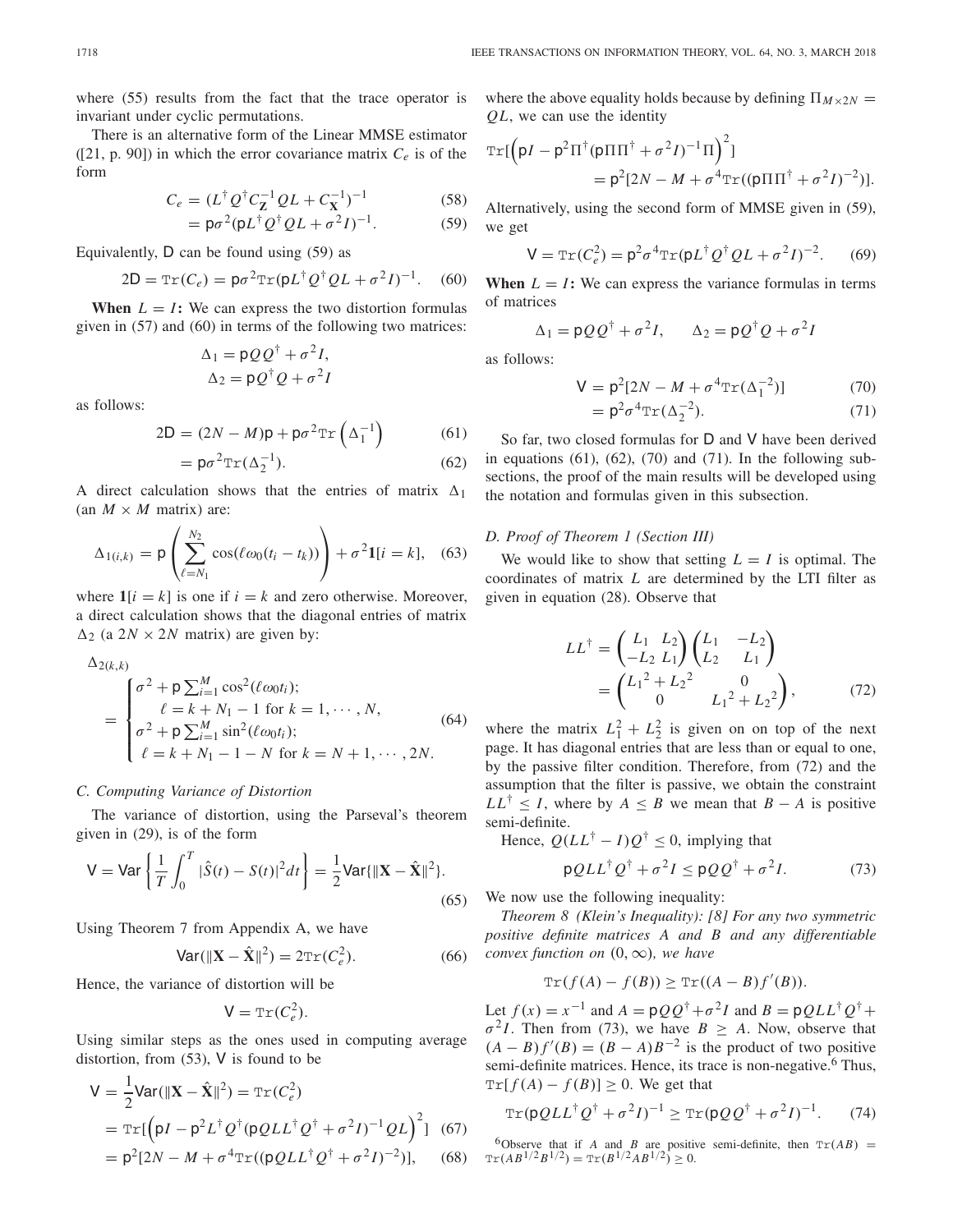$$
L_1^2 + L_2^2 = \begin{pmatrix} H_R^2(N_1\omega_0) + H_I^2(N_1\omega_0) & 0 & \cdots & 0 \\ 0 & H_R^2((N_1 + 1) + H_I^2((N_1 + 1)\omega_0) & 0 & 0 \\ \vdots & \vdots & \ddots & 0 & H_R^2(N_2\omega_0) + H_I^2(N_2\omega_0) \end{pmatrix}
$$

Not using any filter on the signal bandwidth is equivalent with  $LL^{\dagger} = I$ . Hence, pre-filtering is not helpful in reducing the MMSE. The pre-filtering is also not helpful in reducing variance of the distortion. It is shown that

$$
\begin{aligned} \text{Var}(\|\mathbf{X} - \hat{\mathbf{X}}\|^2) &= 2p^2(2N - M) \\ &+ 2p^2\sigma^4 \text{Tr}\left((pQLL^\dagger Q^\dagger + \sigma^2 I)^{-2}\right), \end{aligned}
$$

and one can employ Klein's inequality for  $f(x) = x^{-2}$  in the same manner.

# *E. Proof of Lemma 1 (Section III-A)*

Since the noise variance  $\sigma^2 > 0$ , the matrix  $\Delta_1 = pQQ^{\dagger} + pQQ^{\dagger}$  $\sigma^2 I$  is positive definite and real. In addition, from (63), all the diagonal entries of  $\Delta_1$  are  $Np + \sigma^2$ . Applying Theorem 5 for the matrix  $\Delta_1$  and the convex function  $f(x) = x^{-1}$  on  $x > 0$ , we have

$$
\operatorname{Tr}\left(\Delta_{1}^{-1}\right) \ge \sum_{j=1}^{M} \Delta_{1(j,j)}^{-1} = \frac{M}{Np + \sigma^2}.\tag{75}
$$

Substituting (75) into (61), results in a lower bound on distortion as follows

$$
2D = (2N - M)p + p\sigma^{2} \text{Tr} \left(\Delta_{1}^{-1}\right)
$$
  
\n
$$
\geq (2N - M)p + p\sigma^{2} \frac{M}{Np + \sigma^{2}}
$$
  
\n
$$
= (2N - M)p + p \frac{M}{1 + SNR}.
$$

Note that we have defined  $SNR = Np/\sigma^2$ . Because sampling time instances  $t_i$  are arbitrary, for any value of  $M$ , we obtain

$$
\frac{\mathsf{D}_{\min}}{\mathsf{p}} \ge \frac{1}{2} \left( 2N - M + \frac{M}{1 + SNR} \right). \tag{76}
$$

Since  $f(x) = x^{-1}$  is a strictly convex function for  $x > 0$ , equality in the above equation holds if and only if  $\Delta_1$  =  $pQQ^{\dagger} + \sigma^2 I$  is a diagonal matrix. Therefore, using (63), we have the following equation for  $1 \leq k \leq i \leq M$  (remember that  $\omega_0 = 2\pi/T$ :

$$
\Delta_{1(i,k)} = \sum_{\ell=N_1}^{N_2} \cos(\ell \omega_0(t_i - t_k)) = \text{Real}\{\sum_{\ell=N_1}^{N_2} e^{j2\pi \ell \frac{t_i - t_k}{T}}\}
$$
\n
$$
= \text{Real}\{e^{j\pi \frac{t_i - t_k}{T}(N_1 + N_2)} \frac{\sin(\pi \frac{t_i - t_k}{T}N)}{\sin(\pi \frac{t_i - t_k}{T})}\}
$$
\n
$$
= \cos(\pi \frac{t_i - t_k}{T}(N_1 + N_2)) \frac{\sin(\pi \frac{t_i - t_k}{T}N)}{\sin(\pi \frac{t_i - t_k}{T})} = 0.
$$

Consequently, the sampling time instances *ti* should satisfy the following equations:

$$
\begin{cases}\n\sin(\pi N \frac{(t_i - t_k)}{T}) = 0, \\
\text{or} \\
\cos(\pi (N_1 + N_2) \frac{(t_i - t_k)}{T}) = 0.\n\end{cases}
$$
\n(77)

Thus, given any *i* and *j*, we should either have

$$
|t_i - t_j| = T \frac{m_1}{N},
$$
 for some integer  $m_1$ ,

or

$$
|t_i - t_j| = T \frac{2m_2 + 1}{2(N_1 + N_2)},
$$
 for some integer  $m_2$ .

# *F. Derivation of the Lower Bound for Variance*

Similarly, the lower bound on the variance is developed using (70) and Theorem 5 for the convex function  $f(x) = x^{-2}$ on  $x > 0$ . From Theorem 5, we have

$$
\operatorname{Tr}\left(\Delta_1^{-2}\right) \ge \sum_{j=1}^M \Delta_{1(j,j)}^{-2} = \frac{M}{(Np + \sigma^2)^2}.
$$
 (78)

And thus using (70), we can conclude that

$$
V_{\min} \ge p^2 \left[ 2N - M + \sigma^4 \frac{M}{(Np + \sigma^2)^2} \right]
$$
  
=  $p^2 \left[ 2N - M + \frac{M}{(1 + SNR)^2} \right].$  (79)

Here again, equality holds if and only if  $\Delta_1 = pQQ^{\dagger} + \sigma^2 I$ is a diagonal matrix.

#### *G. Proof of Theorem 2 (Section III-A)*

Here we are in the case of  $M \leq N$ . In Lemma 1, the desired lower bounds on  $D_{\text{min}}$  and  $V_{\text{min}}$  were developed. Moreover, we showed that these lower bounds are achievable if for any time instances  $t_i$  or  $t_j$ 

$$
|t_i - t_j| = T \frac{m_1}{N}, \text{ for some integer } m_1,
$$
 (80)  
or  $|t_i - t_j| = T \frac{2m_2 + 1}{2(N_1 + N_2)}, \text{ for some integer } m_2.$  (81)

From (80), we conclude that any arbitrary choice of time instances from the set

$$
\{\tau, \tau + \frac{1}{N}T, \tau + \frac{2}{N}T, \tau + \frac{3}{N}T, \cdots, \tau + \frac{N-1}{N}T\}
$$

is optimal.

To find the interpolation formula, consider the MMSE estimator of **X** from **Y** =  $QX + Z$ . The estimator  $\hat{X}$  that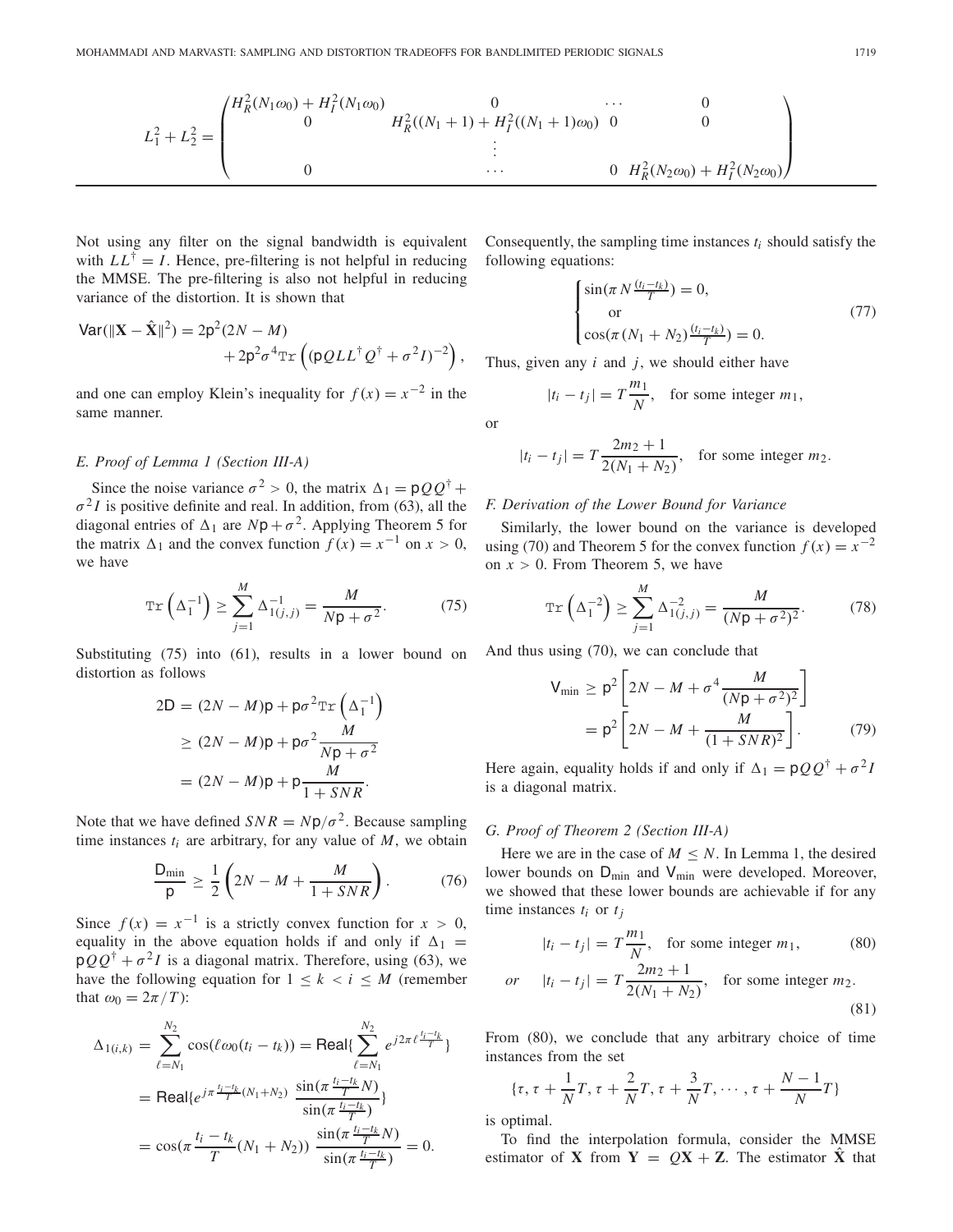minimizes  $E\|\mathbf{X} - \hat{\mathbf{X}}\|^2$  can be written as  $W\mathbf{Y}$ , where  $W =$  $C_{XY}C_Y^{-1} = pQ^{\dagger} \Delta_1^{-1}$ . Since with the optimal choice of *t<sub>i</sub>*,  $\Delta_1 = (Np + \sigma^2)I$ , the Fourier coefficients of the reconstructed signal are as follows:

$$
\hat{\mathbf{X}} = \frac{\mathbf{p}}{N\mathbf{p} + \sigma^2} Q^{\dagger} \mathbf{Y}.
$$
 (82)

The above formula for  $\hat{\mathbf{X}}$  results in the desired reconstruction formula in (13).

## *H. Proof of Proposition 1 (Section III-A)*

Remember the lower bounds given in Lemma 1. We showed that equality in this lemma holds if and only if

$$
|t_i - t_j| = T \frac{m}{N}, \quad \text{for some integer } m,
$$
 (83)

or

$$
|t_i - t_j| = T \frac{2m + 1}{2(N_1 + N_2)},
$$
 for some integer m. (84)

It remains to show that when  $M \leq N$  and N does not divide  $N_1 + N_2$ , we have the following statement: one can find  $M - 1$ sampling times such that their pairwise differences satisfy (83). Without loss of generality assume that  $t_1 = 0$ . For any  $t_i, t_j$ , the differences  $t_i - t_1$ ,  $t_j - t_1$  cannot simultaneously satisfy (84), since then  $t_i - t_j$  will be of the form  $T(2m_i - 2m_j)/$  $(2(N_1 + N_2))$  and this pairwise distance does not satisfy either of (83) or (84). Therefore, at least *M* −1 points should satisfy  $t_i - t_1$  with (83). This completes the proof.

#### *I. Proof of Lemma 2 (Section III-B)*

We use the distortion formula given in (62) and minimize the distortion subject to the sampling locations. We have

$$
D_{\min} = \min_{\{t_i, i=1, \cdots, M\}} \frac{1}{2} p \sigma^2 \text{Tr}(\Delta_2^{-1})
$$
  
 
$$
\geq \frac{1}{2} p \sigma^2 \min_{\{t_i, i=1, \cdots, M\}} \sum_{k=1}^{2N} \Delta_{2(k,k)}^{-1}
$$
(85)

$$
= \frac{1}{2} p \sigma^2 \min_{\{t_i, i=1,\cdots,M\}} \sum_{\ell=N_1}^{N_2} \frac{1}{\eta_\ell} + \frac{1}{\gamma_\ell},
$$
(86)

$$
\geq \frac{1}{2} p \sigma^2 \min_{\{t_i, i=1,\cdots,M\}} \sum_{\ell=N_1}^{N_2} \frac{2}{(\eta_\ell + \gamma_\ell)/2} \tag{87}
$$

$$
= \frac{1}{2} p \sigma^2 \sum_{\ell=N_1}^{N_2} \frac{2}{\sigma^2 + \frac{Mp}{2}}
$$
  
= 
$$
\frac{N \sigma^2 p}{\sigma^2 + \frac{Mp}{2}} = \frac{Np}{1 + \frac{M}{2N} SNR},
$$
 (88)

where (85) follows from Theorem 5 for the convex function  $f(x) = x^{-1}$  for  $x > 0$ ; (86) is written using (64) where  $\eta_{\ell}$ and  $\gamma_{\ell}$  are defined as

$$
\eta_{\ell} = \sigma^2 + \mathsf{p} \sum_{i=1}^{M} \cos^2(\ell \omega_0 t_i),
$$
  

$$
\gamma_{\ell} = \sigma^2 + \mathsf{p} \sum_{i=1}^{M} \sin^2(\ell \omega_0 t_i).
$$
 (89)

Furthermore, (87) follows from the inequality  $a^{-1} + b^{-1}$  $4(a + b)^{-1}$  for non-negative *a* and *b*.

The proof for the variance is similar. Using (69), and Theorem 5 for the convex function  $f(x) = x^{-2}$  for  $x > 0$ , we have

$$
V_{\min} = \min_{\{t_i, i=1, \dots, M\}} [p^2 \sigma^4 \text{Tr}(\Delta_2^{-2})]
$$
  
\n
$$
\geq p^2 \sigma^4 \min_{\{t_i, i=1, \dots, M\}} \sum_{k=1}^{2N} \Delta_{2(k,k)}^{-2}
$$
  
\n
$$
= p^2 \sigma^4 \min_{\{t_i, i=1, \dots, M\}} \sum_{\ell=N_1}^{N_2} \frac{1}{\eta_{\ell}^2} + \frac{1}{\gamma_{\ell}^2}
$$
(90)  
\n
$$
\geq p^2 \sigma^4 \min_{H(.), \{t_i, i=1, \dots, M\}} \sum_{\ell=N_1}^{N_2} \frac{8}{(\eta_{\ell} + \gamma_{\ell})^2}
$$
  
\n
$$
= p^2 \sigma^4 \sum_{\ell=N_1}^{N_2} \frac{8}{(2\sigma^2 + Mp)^2}
$$
  
\n
$$
= Np^2 \sigma^4 \frac{8}{(2\sigma^2 + Mp)^2}
$$
  
\n
$$
= Np^2 \frac{2}{(1 + \frac{Mp}{2\sigma^2})^2}
$$
  
\n
$$
= \frac{2Np^2}{(1 + \frac{M}{2N}SNR)^2}
$$
(91)

where  $\eta_{\ell}$  and  $\gamma_{\ell}$  are given in (89), and (91) follows from  $a^{-2} + b^{-2} \geq 8(a+b)^{-2}$ , for nonzero values of *a* and *b*.

*Necessary and Sufficient Conditions for Tightness of the Lower Bounds:* For Theorem 5 to be tight, we need  $\Delta_2$  =  $pQ^{\dagger}Q+\sigma^2I$  to be a diagonal matrix. We further need  $\eta_{\ell}=\gamma_{\ell}$ to have all the inequalities as equalities. Therefore, the equality holds if and only if matrix  $\Delta_2$  is diagonal, and all the diagonal entries are equal.

The off-diagonal and diagonal entries of  $\Delta_2$  are respectively given in (92) and (93) on top of the next page.

If we put the off-diagonal entries zero and write the above equations in a simpler form, we get

$$
\begin{cases}\n\sum_{\ell=1}^{M} \cos ((N_1 + k_1) \omega_0 t_\ell) \cos ((N_1 + k_2) \omega_0 t_\ell) = 0; \\
0 \le k_1 < k_2 \le N - 1 \\
\sum_{\ell=1}^{M} \cos ((N_1 + k_1) \omega_0 t_\ell) \sin ((N_1 + k_2) \omega_0 t_\ell) = 0; \\
0 \le k_1, k_2 \le N - 1 \\
\sum_{\ell=1}^{M} \sin ((N_1 + k_1) \omega_0 t_\ell) \sin ((N_1 + k_2) \omega_0 t_\ell) = 0; \\
0 \le k_1 < k_2 \le N - 1.\n\end{cases} \tag{94}
$$

Substituting  $\omega_0 = 2\pi/T$  in the above equations, we obtain

$$
\begin{cases} \sum_{\ell=1}^{M} e^{j2\pi (k_1 - k_2) \frac{t_{\ell}}{T}} = 0; & 0 \le k_1 < k_2 \le N - 1\\ \sum_{\ell=1}^{M} e^{j2\pi (2N_1 + k_1 + k_2) \frac{t_{\ell}}{T}} = 0; & 0 \le k_1 \le k_2 \le N - 1, \end{cases}
$$

or in another form, we have

$$
\begin{cases} \sum_{i=1}^{M} e^{j2\pi k \frac{t_i}{T}} = 0 & \text{for } 0 < k \le N - 1\\ \sum_{i=1}^{M} e^{j2\pi k \frac{t_i}{T}} = 0 & \text{for } 2N_1 \le k \le 2N_2. \end{cases} \tag{95}
$$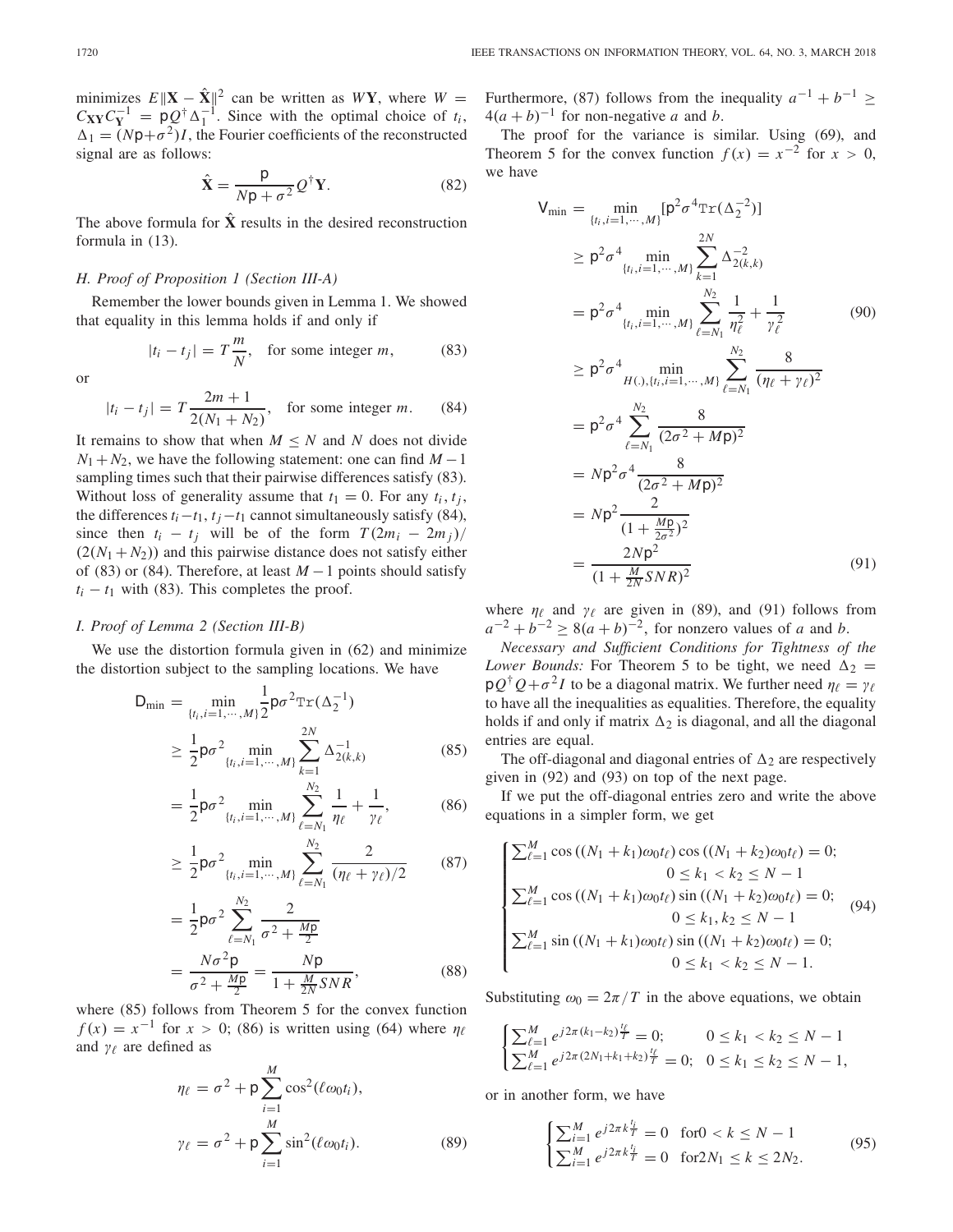$$
\Delta_{2(i,k)} = \begin{cases}\n\mathbf{p} \cdot \sum_{\ell=1}^{M} \cos((N_1 + i - 1)\omega_0 t_\ell) \cos((N_1 + k - 1)\omega_0 t_\ell); & 1 \leq i < k \leq N \\
\mathbf{p} \cdot \sum_{\ell=1}^{M} \cos((N_1 + i - 1)\omega_0 t_\ell) \sin((N_1 + k - N)\omega_0 t_\ell); & 1 \leq i \leq N \leq k \leq 2N \\
\mathbf{p} \cdot \sum_{\ell=1}^{M} \sin((N_1 + i - N)\omega_0 t_\ell) \sin((N_1 + k - N)\omega_0 t_\ell); & N \leq i \leq 2N, N \leq k \leq 2N,\n\end{cases}
$$
\n
$$
\Delta_2(i, i) = \begin{cases}\n\frac{M_D}{2} + \sigma^2 + \frac{D}{2} \cdot \sum_{\ell=1}^{M} \cos(2(N_1 + i - 1)\omega_0 t_\ell); & 1 \leq i \leq N \\
\frac{M_D}{2} + \sigma^2 - \frac{D}{2} \cdot \sum_{\ell=1}^{M} \cos(2(N_1 + i - 1)\omega_0 t_\ell); & N \leq i \leq 2N,\n\end{cases}
$$
\n(93)

These equations imply that the off-diagonal entries are all zero, and specifically,

$$
\sum_{\ell=1}^{M} \cos(2(N_1 + i - 1)\omega_0 t_\ell) = 0, \qquad 1 \le i \le 2N.
$$

Thus, from (93), the diagonal entries  $\Delta_{2(i,i)}$  are all equal to  $M$ p/2 +  $\sigma^2$ .

#### *J. Proof of Theorem 3 (Section III-B)*

Consider the proof of Lemma 2 in which the alternative lower bound on the average and variance of distortion, and necessary and sufficient conditions for their tightness were derived. With uniform sampling, *i.e.*,  $t_i = \frac{i\bar{T}}{M}$ ,  $i =$ 1, 2,  $\cdots$ , *M*, when  $2N_1+\alpha+\beta$  does not divide *M* for integers  $0 \le \alpha, \beta \le N - 1$ , matrix  $\Delta_2$  will be diagonal with diagonal entries  $(\sigma^2 + \frac{Mp}{2})$ . Thus this lower bounds will be tight.

To find the interpolation formula, consider the MMSE estimator of **X** from **Y** =  $QX + Z$ . The estimator  $\hat{X}$  that minimizes  $E\|\mathbf{X} - \hat{\mathbf{X}}\|^2$  can be written as  $W\mathbf{Y}$ , where  $W =$  $C_{XY}C_Y^{-1} = p\Delta_2^{-1}Q^{\dagger}$ . For the optimal sampling locations *t<sub>i</sub>*,  $\Delta_2 = (Mp/2 + \sigma^2)I$ , and hence

$$
\hat{\mathbf{X}} = W\mathbf{Y} = \frac{\mathbf{p}}{\frac{M\mathbf{p}}{2} + \sigma^2} Q^{\dagger} \mathbf{Y}.
$$
 (96)

The estimated coefficient vector,  $\ddot{\mathbf{X}}$ , results in the reconstruction formula given in (19).

# *K. Proof of Theorem 4 (Section III-C)*

Here we are in the case of  $N < M \leq 2N$ . To prove the upper bound, we choose not to utilize a pre-sampling filter and use the following *M* sampling points

$$
\{0, \frac{1}{N}T, \frac{2}{N}T, \frac{3}{N}T, \cdots, \frac{N-1}{N}T, \frac{N}{2N}T, \frac{2M-2N-1}{2N}T\}. \quad (97)
$$

Using (63), one can verify that

$$
\Delta_1 = \begin{bmatrix} (Np + \sigma^2) \mathbf{I}_{N \times N} & p \mathbf{G}_{N \times (M-N)} \\ p \mathbf{G}_{(M-N) \times N}^{\dagger} & (Np + \sigma^2) \mathbf{I}_{(M-N)} \end{bmatrix}_{M \times M},
$$

where **G** is an  $N \times (M - N)$  matrix whose  $(M - N)$  columns are the first  $(M - N)$  columns of the matrix  $\Phi_{N \times N}$  defined as follows:  $\Phi$  is an  $N \times N$  circulant matrix with the first row  ${\bf c} = [c_0, c_1, ..., c_{N-1}]$ , where

$$
c_k = \frac{1}{2} \sum_{\ell=N_1}^{N_2} \left( \omega^{-(2k+1)\ell} + \omega^{(2k+1)\ell} \right) \tag{98}
$$

in which  $\omega = \exp(j\pi/N)$ . For instance, when  $N_1 = 1$ ,  $\Phi$  is an  $N \times N$  matrix with all  $-1$  entries.

Using Theorem 9 from Appendix B-H1, the eigenvalues of  $\Delta_1 - (Np + \sigma^2)$ **I** are equal to *ps<sub>i</sub>* and  $-ps_i$  (where *s<sub>i</sub>* are the singular values of  $G_{N\times (M-N)}$ , in addition to  $M-2(M-N)$  =  $2N - M$  zero eigenvalues. One can find the eigenvalues of  $\Delta_1$ by adding  $Np + \sigma^2$  to the eigenvalues of  $\Delta_1 - (Np + \sigma^2)I$ , and from that we have

$$
\operatorname{Tr}(\Delta_1^{-1}) = \frac{2N - M}{Np + \sigma^2} \n+ \sum_{i=1}^{M-N} \left( \frac{1}{Np + \sigma^2 - ps_i} + \frac{1}{Np + \sigma^2 + ps_i} \right) \n= \frac{2N - M}{Np + \sigma^2} + \sum_{i=1}^{M-N} \frac{2(Np + \sigma^2)}{(Np + \sigma^2)^2 - p^2 s_i^2}.
$$
\n(99)

To compute an upper bound on  $Tr(\Delta_1^{-1})$ , we need to find an upper bound on  $s_i$ . To do so, first we assume that  $M = 2N$ , and find the singular values of the circulant matrix  $\Phi_{N \times N}$ (named  $\delta_i$  for  $i = 1, \dots, N$ ) and then use the upper bound given in Theorem 12 on the singular values of the matrix  $\mathbf{G}_{N\times (M-N)}$ .

Singular values of  $\Phi$  are the eigenvalues of  $(\Phi \Phi^{\dagger})^{1/2}$ . Theorem 10 from Appendix B-H1 states that any two circulant matrices commute and the eigenvalues of their product is the pairwise product of their eigenvalues. Since both  $\Phi$  and  $\Phi^{\dagger}$  are circulant matrices, we conclude that  $\Phi \Phi^{\dagger}$  is also a circulant matrix with eigenvalues  $|\lambda_i|^2$ ,  $i = 1, ..., N$ , where  $\lambda_i$  are eigenvalues of  $\Phi$ . Thus,  $\delta_i = |\lambda_i|$  for  $i = 1, \dots, N$ . Using Theorem 11 from Appendix B-H1,  $\lambda_i$  are given by

$$
\lambda_i = \sum_{k=0}^{N-1} c_k \omega^{-2ki}, \qquad i = 1, 2, \cdots, N \tag{100}
$$

where  $\omega = \exp(j\pi/N)$ . Substituting  $c_k$  from (98) into (100), we obtain

$$
\lambda_i = \frac{1}{2} \sum_{k=0}^{N-1} \left[ \sum_{\ell=N_1}^{N_2} \left( \omega^{-(2k+1)\ell} + \omega^{(2k+1)\ell} \right) \right] \omega^{-2ki}
$$
  
= 
$$
\frac{1}{2} \sum_{\ell=N_1}^{N_2} \omega^{-\ell} \sum_{k=0}^{N-1} \omega^{-2k(\ell+i)} + \frac{1}{2} \sum_{\ell=N_1}^{N_2} \omega^{\ell} \sum_{k=0}^{N-1} \omega^{2k(\ell-i)}.
$$

We then have

$$
\sum_{k=0}^{N-1} \omega^{-2k(\ell+i)} = \begin{cases} N; & N|\ell+i \\ 0; & N \nmid \ell+i, \end{cases}
$$
 (101)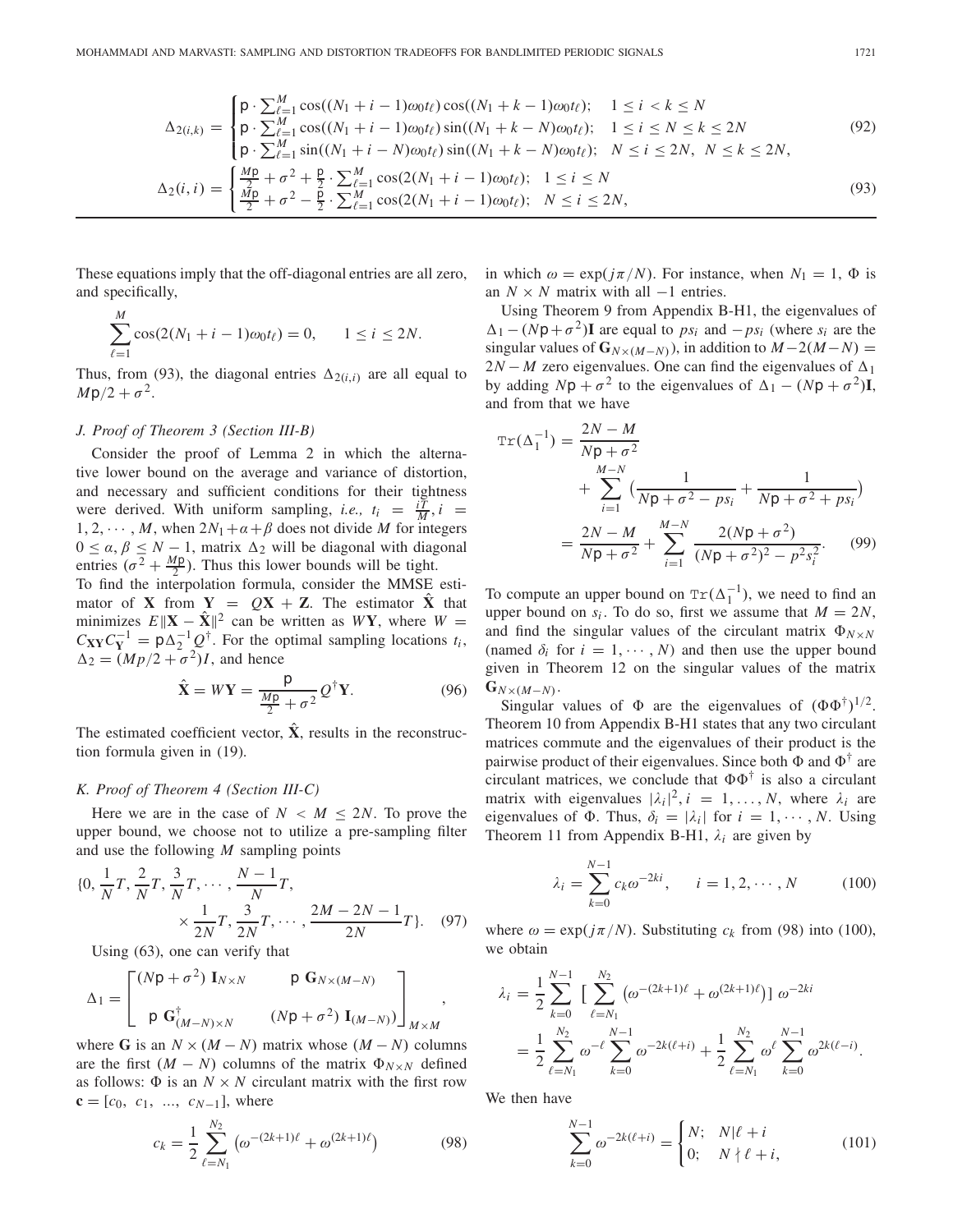and

$$
\sum_{k=0}^{N-1} \omega^{2k(\ell-i)} = \begin{cases} N; & N|\ell - i \\ 0; & N \nmid \ell - i. \end{cases}
$$
 (102)

Given any arbitrary  $i, \ell + i \in [N_1 + i : N_2 + i]$  are N consecutive numbers, and only one of them is divisible by *N*. Let  $\ell_1, \ell_2$  be unique numbers in  $[N_1 : N_2]$  such that  $N|\ell_1 + i$ and  $N|\ell_2 - i$ . We then have

$$
\lambda_i = \frac{N}{2} \omega^{-\ell_1} + \frac{N}{2} \omega^{\ell_2}
$$
  
= 
$$
\frac{N}{2} \omega^{(\ell_2 - \ell_1)/2} (\omega^{-(\ell_2 + \ell_1)/2} + \omega^{(\ell_2 + \ell_1)/2})
$$
  
= 
$$
N \omega^{(\ell_2 - \ell_1)/2} \cos(\frac{(\ell_2 + \ell_1)\pi}{2N}).
$$

Thus,  $|\lambda_i| = N |\cos(\frac{(\ell_2 + \ell_1)\pi}{2N})|$ . From  $N|\ell_1 + i$  and  $N|\ell_2 - i$ , we have that  $N|\ell_1 + \ell_2$ . But  $\ell_1 + \ell_2 \in [2N_1 : 2N_2]$ consists of  $2N_2 - 2N_1 + 1 = 2N - 1$  consecutive natural numbers, and there cannot be more than two numbers that are divisible by *N* in  $[2N_1 : 2N_2]$ . If  $\ell_1 + \ell_2 = kN$ , we will have

$$
|\lambda_i| = N |\cos(\frac{k\pi}{2})| = \begin{cases} N; & k \text{ is even} \\ 0; & k \text{ is odd.} \end{cases}
$$

Therefore, we need to find out for the number of values of *i*,  $|\lambda_i|$  is zero, and for the number values of *i* that  $|\lambda_i|$  is N.

Assume that  $N_1 = qN + r$ . Then  $N_1 + i = qN + r + i$  and  $N_1 - i = qN + r - i$ . Therefore

$$
\ell_1 = \begin{cases} N_1 + N - (r + i) & r + i \le N \\ N_1 + 2N - (r + i) & r + i > N, \end{cases}
$$
 (103)

$$
\ell_2 = \begin{cases} N_1 & i - r = N \\ N_1 + i - r & N - 1 \ge i - r \ge 0 \\ N_1 + N - (r - i) & i - r < 0. \end{cases} \tag{104}
$$

By considering different cases, one gets that the number of values of *i* where  $|\lambda_i|$  is *N* is equal to  $f(N_1, N)$ , where

$$
f(a,b) = \begin{cases} b-1 & \text{if } r = 0\\ 2b - 2r + 1 & \text{if } 2r > b\\ 2r - 1 & \text{if } 0 < 2r \le b, \end{cases}
$$

where *q* and *r* are the quotient and remainder of dividing *a* by *b*.

Now for  $N < M \leq 2N$ , we use Theorem 12 from Appendix B-H1 for matrix  $\Phi$  with singular values  $\delta_1 \geq \delta_2, \dots \geq \delta_N$ and submatrix  $\mathbf{G}_{N\times(M-N)}$  with singular values  $s_1 \geq s_2, \dots \geq$  $s_{M-N}$ . Therefore,  $\delta_i \geq s_i$  for  $i = 1, 2, \dots, M - N$ , thus,  $\mathbf{G}_{N\times (M-N)}$  has at most  $\mathsf{Num} = \min\big(f(N_1, N), M-N\big)$ non-zero singular values. Furthermore the absolute value of non-zero eigenvalues of **G** is less than or equal to *N*. Using this upper bound on  $s_i$  and substituting it into (99), we get

$$
\operatorname{Tr}(\Delta_1^{-1}) = \frac{2N - M}{N\mathsf{p} + \sigma^2} + \sum_{i=1}^{M-N} \frac{2(N\mathsf{p} + \sigma^2)}{(N\mathsf{p} + \sigma^2)^2 - p^2 s_i^2} \qquad (105)
$$
  

$$
\leq \frac{2N - M}{N\mathsf{p} + \sigma^2} + \text{Num} \frac{2(N\mathsf{p} + \sigma^2)}{(N\mathsf{p} + \sigma^2)^2 - p^2 N^2} + (M - N - \text{Num}) \frac{2}{(N\mathsf{p} + \sigma^2)}, \qquad (106)
$$

Thus, (61) would be

$$
2D = (2N - M)\mathsf{p} + \mathsf{p}\sigma^2 \cdot \operatorname{Tr}(\Delta_1^{-1}) \qquad (107)
$$
  
\n
$$
\leq (2N - M)\mathsf{p} + \mathsf{p}\sigma^2
$$
  
\n
$$
\times \left\{ \frac{2N - M}{N\mathsf{p} + \sigma^2} + \text{Num} \cdot \frac{2(N\mathsf{p} + \sigma^2)}{(N\mathsf{p} + \sigma^2)^2 - p^2 N^2} + (M - N - \text{Num}) \cdot \frac{2}{(N\mathsf{p} + \sigma^2)} \right\}, \qquad (108)
$$

which results in the following upper bound:

$$
\frac{\mathsf{D}_{\min}}{\mathsf{p}} \le \frac{1}{2}(2N - M) + \frac{2N - M}{2(1 + SNR)} + \mathsf{Num} \cdot \frac{1 + SNR}{1 + 2 SNR} + (M - N - \mathsf{Num}) \cdot \frac{1}{1 + SNR}.
$$

This concludes the proof of the upper bound.

*1) Results Needed for the Proof of Theorem 4: Theorem 9 [22 Ex. 6, 17-2]: Consider the Jordan–Wielandt matrix of the block form*  $P = \begin{bmatrix} 0 & G_{m \times n} \\ G^{\dagger} & 0 \end{bmatrix}$ *G*† **0** 1 . *Assume that* {*si*(*G*)} *are the singular values of G. Then, the eigenvalues of P* are  $\{\pm s_i(G)\}$  together with  $|m - n|$  zeros.

*Theorem 10 (23 p. 34]: Every n* × *n circulant matrix*  $C = [c_{k-j}]$  *has eigenvectors*  $y^{(m)} =$  $\frac{1}{\sqrt{n}}[1, e^{-j2\pi m/n}, \ldots, e^{-j2\pi(n-1)m/n}],$  for  $m = 0, 1, \cdots, n-1$ *and corresponding eigenvalues*  $\psi_m = \sum_{k=0}^{n-1} c_k e^{-j2\pi mk/n}$ , *and can be expressed in the form*  $C = U\Psi U^*$ *, where U has the eigenvectors as columns in order and*  $\Psi = diag(\psi_m)$ *is a diagonal matrix with diagonal elements*  $\psi_0, \psi_1, \cdots,$  $\psi_n-1$ .

*Theorem 11 (23 p. 35): Let B* =  $[b_{k-j}]$  *and*  $C = [c_{k-j}]$ *be two n*  $\times$  *n* circulant matrices with eigenvalues  $\beta_m$  = be two  $n \times n$  circulant matrices with eigenvalues  $\beta_m = \sum_{k=0}^{n-1} b_k e^{-j2\pi mk/n}$ ,  $\psi_m = \sum_{k=0}^{n-1} c_k e^{-j2\pi mk/n}$ , respectively. *Then matrices B and C commute and*  $BC = CB = U \Psi U^*$ *, where*  $\Psi = diag(\beta_m \psi_m)$ , and BC is also a circulant *matrix.*

*Theorem 12 ([24]): Let A be an m*×*n matrix with singular values*  $\alpha_1 \geq \alpha_2 \geq \cdots \geq \alpha_{\min(m,n)}$ . Let B be a  $p \times q$  submatrix *of A (intersection of any p rows and any q columns of A) with singular values*  $\beta_1 \geq \beta_2 \geq \cdots \geq \beta_{\min(p,q)}$ *. Then,* 

$$
\begin{cases}\n\alpha_i \ge \beta_i & ; i = 1, 2, \cdots, \min(p, q) \\
\beta_i \ge \alpha_{i+(m-p)+(n-q)} & ; i \le \min(p+q-m, p+q-n)\n\end{cases}
$$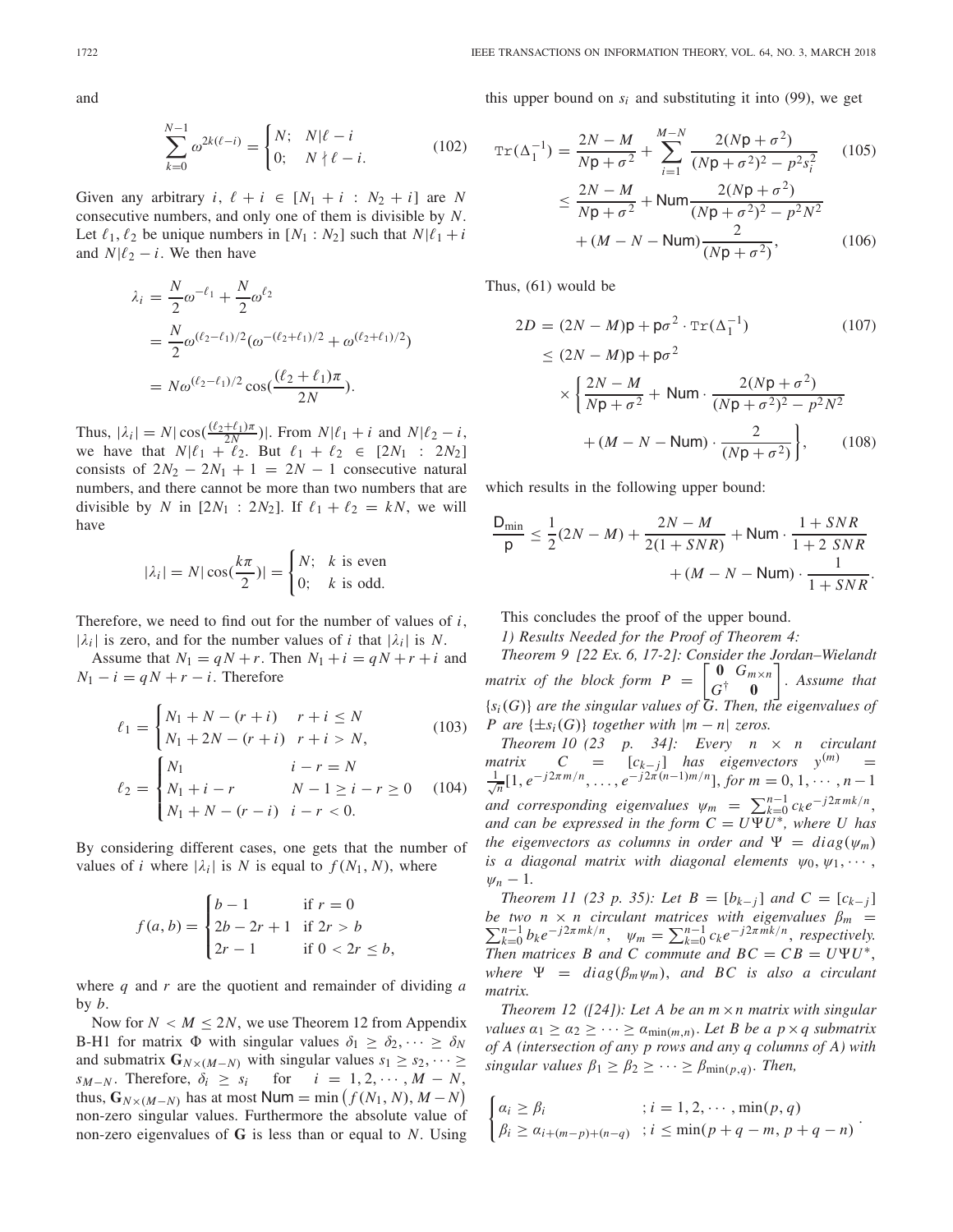#### *L. Proof of Theorem 6 (Section V-A)*

Since we have a pre-sampling filter  $H(\omega)$ , we use the average distortion formula given in (57):

$$
2D = (2N - M)p + p\sigma^2 \text{Tr} \left( (pQLL^{\dagger} Q^{\dagger} + \sigma^2 I)^{-1} \right)
$$
  
=  $Mp + p\sigma^2 \text{Tr} \left( (pQLL^{\dagger} Q^{\dagger} + \sigma^2 I)^{-1} \right)$ 

One can verify that the diagonal entries of the matrix  $pQLL^{\dagger}Q^{\dagger} + \sigma^2I$  are  $Mp/2 + \sigma^2$ , but this matrix is not diagonal as

$$
(\mathsf{p} \mathsf{Q} L L^{\dagger} \mathsf{Q}^{\dagger} + \sigma^2 I)_{(2,1)}\n= \mathsf{p} \sum_{\ell=N_1}^{N_2} a_{\ell} \cos(\ell \omega_0 (t_2 - t_1))\n= \mathsf{p} \sum_{\ell=N_1}^{N_1 + M/2 - 1} \cos(\frac{\ell \omega_0 T}{M})\n= \mathsf{p} \sum_{\ell=N_1}^{N_1 + M/2 - 1} \cos(\frac{2\pi \ell}{M})\n= -\mathsf{p} \frac{\sin(\frac{(2N_1 - 1)\pi}{2M})}{\sin(\frac{\pi}{M})} \neq 0,
$$

since *M* is even. Hence the equality condition in the Theorem 5 is not satisfied and

$$
D_H = \frac{1}{2} \mathsf{p} \left( M + \sigma^2 \mathrm{Tr} \left( (\mathsf{p} Q L L^{\dagger} Q^{\dagger} + \sigma^2 I)^{-1} \right) \right) > \frac{1}{2} \mathsf{p} \left( M + \sigma^2 \frac{M}{\frac{M \mathsf{p}}{2} + \sigma^2} \right) = \frac{1}{2} \mathsf{p} \left( M + \frac{M}{1 + \frac{1}{2} SNR} \right).
$$

#### *M. Proof of Proposition 2 (Section V-B)*

To study non-uniform power constraints, we can use the same mathematical framework given in Section V-A. The only change is that  $C_X$  is no longer equal to  $pI$ . Here  $C_X$  is a diagonal matrix with the following diagonal entries

$$
C_{\mathbf{X}(k,k)} = \begin{cases} \mathsf{p}_{k+N_1-1}; & k = 1, \cdots, N \\ \mathsf{p}_{k+N_1-1-N}; & k = N+1, \cdots, 2N. \end{cases} (109)
$$

Therefore, (58) results in

$$
C_e = (Q^{\dagger} C_{\mathbf{Z}}^{-1} Q + C_{\mathbf{X}}^{-1})^{-1}
$$
  
=  $(\frac{1}{\sigma^2} Q^{\dagger} Q + C_{\mathbf{X}}^{-1})^{-1} = p\sigma^2 (pQ^{\dagger} Q + p\sigma^2 C_{\mathbf{X}}^{-1})^{-1}.$  (110)

Let  $\Delta'_2 = Q^{\dagger} Q + \sigma^2 C_X^{-1}$ . Observe that when  $p_{\ell} = p$  for all  $\ell$ ,  $A'_2$  reduces to  $\Delta_2$ . In fact, since  $C_X^{-1}$  is a diagonal matrix, the proof of Lemma 2 can be directly mimicked here, with no essential changes. Similarly, the proof of Theorem 3 can be adapted in a straightforward manner to show that uniform sampling, *i.e.*,  $t_i = iT/M$ ,  $i = 1, 2, \dots, M$  is a solution to the above equation if for each *k* in the interval  $2N_1 \le k \le 2N_2$ , *M* does not divide *k*. Particularly, for the rates above the Nyquist rate, *i.e.*,  $M > 2N_2$ , uniform sampling is optimal.

#### ACKNOWLEDGEMENTS

The authors would like to thank Amin Gohari and Salman Beigi for helpful discussions.

#### **REFERENCES**

- [1] S. Feizi, V. K. Goyal, and M. Medard, "Time-stampless adaptive nonuniform sampling for stochastic signals," *IEEE Trans. Signal Process.*, vol. 60, no. 10, pp. 5440–5450, Oct. 2012.
- [2] R. H. Walden, "Analog-to-digital converter survey and analysis," *IEEE J. Sel. Areas Commun.*, vol. 17, no. 4, pp. 539–550, Apr. 1999.
- [3] G. L. Bretthorst. (2008, Nov), "Nonuniform sampling: Bandwidth and aliasing," *Concepts Magn. Reson. A*, vol. 32A, no. 6, pp. 417–435, Nov. 2008. [Online]. Available: https://www.onlinelibrary.wiley.com/doi/ 10.1002/cmr.a.v32a:6/issuetoc
- [4] H. J. Landau, "Necessary density conditions for sampling and interpolation of certain entire functions," *Acta Math.*, vol. 117, no. 1, pp. 37–52, 1967.
- [5] F. Marvasti, *Nonuniform Sampling: Theory and Practice*. New York, NY, USA: Kluwer, 2000.
- [6] F. A. Marvasti, *Unified Approach to Zero-Crossing and Nonuniform Sampling for Single and Multidimensional Signals and Systems*. Chicago, IL, USA: Nonuniform Publication, 1987.
- [7] Y.-P. Lin and P. P. Vaidyanathan, "Periodically nonuniform sampling of bandpass signals," *IEEE Trans. Circuits Syst. II, Analog Digit. Signal Process.*, vol. 45, no. 3, pp. 340–351, Mar. 1998.
- [8] R. Bhatia, *Matrix Analysis*. New York, NY, USA: Springer, 1997.
- [9] M. Sugiyama and H. Ogawa, "Active learning for optimal generalization in trigonometric polynomial models," *IEICE Trans. Fundam. Electron., Commun. Comput. Sci.*, vol. 84, no. 9, pp. 2319–2329, 2001.
- [10] A. Balakrishnan, "A note on the sampling principle for continuous signals," *IRE Trans. Inf. Theory*, vol. 3, no. 2, pp. 143–146, Jun. 1957.
- [11] A. Kipnis, A. J. Goldsmith, Y. C. Eldar, and T. Weissman, "Distortion rate function of sub-Nyquist sampled Gaussian sources," *IEEE Trans. Inf. Theory*, vol. 62, no. 1, pp. 401–429, Jan. 2016.
- [12] M. B. Matthews, "On the linear minimum-mean-squared-error estimation of an undersampled wide-sense stationary random process," *IEEE Trans. Signal Process.*, vol. 48, no. 1, pp. 272–275, Jan. 2000.
- [13] D. Chan and R. Donaldson, "Optimum pre- and postfiltering of sampled signals with application to pulse modulation and data compression systems," *IEEE Trans. Commun. Techn.*, vol. 19, no. 2, pp. 141–157, Apr. 1971.
- [14] J. Wu and N. Sun, "Optimum sensor density in distortion-tolerant wireless sensor networks," *IEEE Trans. Wireless Commun.*, vol. 11, no. 6, pp. 2056–2064, Jun. 2012.
- [15] L. J. Alvarez-Vázquez, A. Martínez, M. E. Vázquez-Méndez, and M. A. Vilar, "Optimal location of sampling points for river pollution control," *Math. Comput. Simul.*, vol. 71, no. 2, pp. 149–160, Apr. 2006.
- [16] R. Wang and H. Zhang, "Optimal sampling points in reproducing kernel Hilbert spaces," *J. Complex.*, vol. 34, pp. 129–151, Jun. 2016.
- [17] S. Rajendran and K. M. Liew, "Optimal stress sampling points of plane triangular elements for patch recovery of nodal stresses," *Int. J. Numer. Methods Eng.*, vol. 58, no. 4, pp. 579–607, Apr. 2003.
- [18] V. P. Boda and P. Narayan, "Universal sampling rate distortion," in *Proc. IEEE Int. Symp. Inf. Theory (ISIT)*, Jun. 2014, pp. 3057–3061.
- [19] C. Guo and M. E. Davies, "Sample distortion for compressed imaging," *IEEE Trans. Signal Process.*, vol. 61, no. 24, pp. 6431–6442, Dec. 2013.
- [20] G. Reeves and M. Gastpar, "The sampling rate-distortion tradeoff for sparsity pattern recovery in compressed sensing," *IEEE Trans. Inf. Theory*, vol. 58, no. 5, pp. 3065–3092, May 2012.
- [21] D. G. Luenberger, *Optimization by Vector Space Methods*. Hoboken, NJ, USA: Wiley, 1990.
- [22] L. Hogben, *Handbook of Linear Algebra*. Boca Raton, FL, USA: CRC Press, 2006.
- [23] R. M. Gray, *Toeplitz and Circulant Matrices: A Review*. Breda, The Netherlands: Now publishers Inc., 2006.
- [24] R. C. Thompson, "Principal submatrices IX: Interlacing inequalities for singular values of submatrices," *Linear Algebra Appl.*, vol. 5, no. 1, pp. 1–12, Jan. 1972.